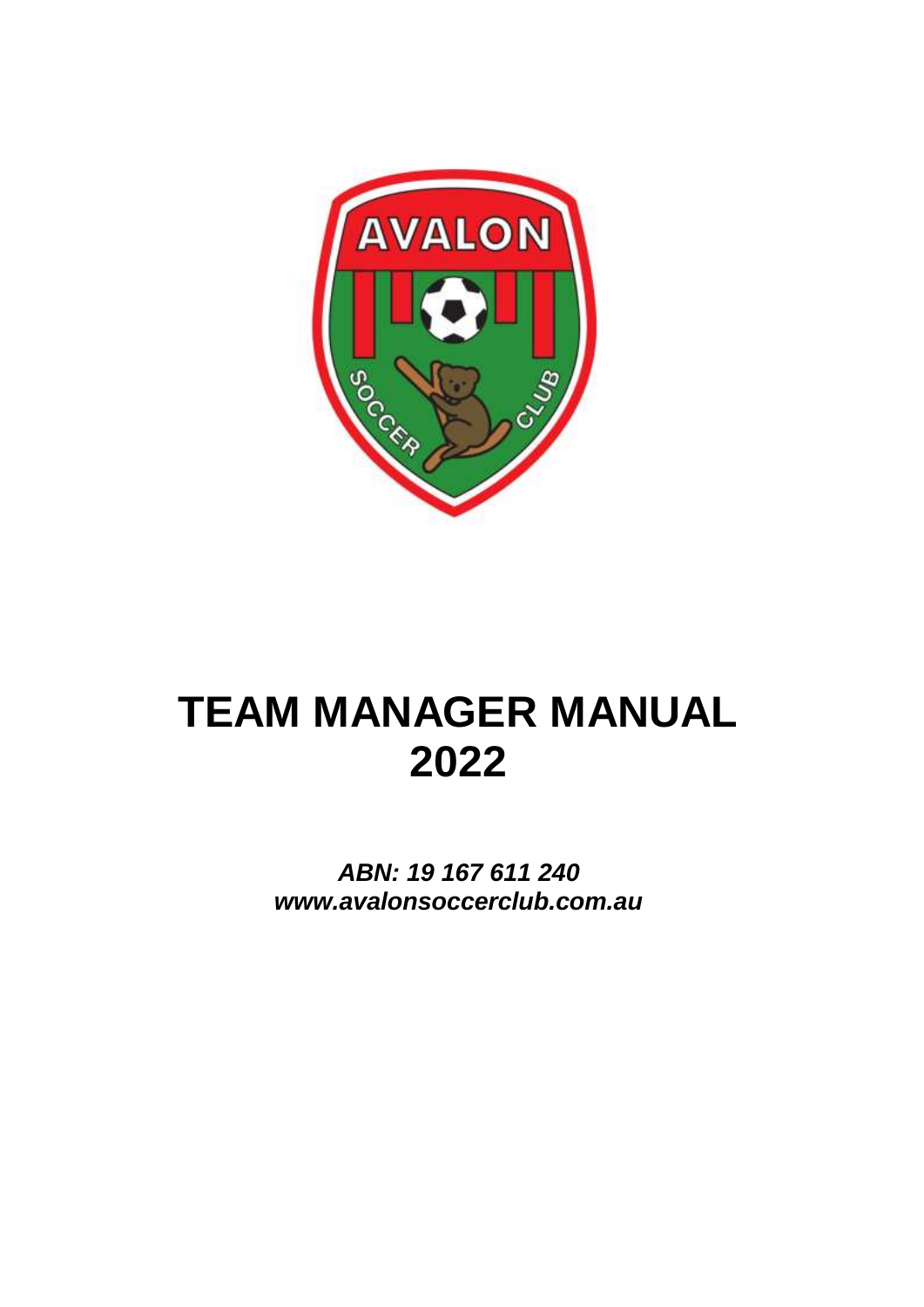# **1 - Manager Checklist and Responsibilities**

### **General:**

- $\checkmark$  Keep your team organised and in the loop set up the "half time fruit" roster, identify volunteers for canteen duty - be the link between the Age Coordinator and players/parents.
- $\checkmark$  Organise a "back-up" manager when you are unavailable.
- $\checkmark$  Speak to your parent group about opportunities for sponsorship of your team/ the Club.
- $\checkmark$  Organise a face to face meeting, explain the need for volunteers, and set up the expectations for behaviour and aims for the season.
- $\checkmark$  Be on top of any issues that arise in your team and involve the Age Coordinator or MPIO as appropriate.
- $\checkmark$  Have fun and know that your time is very much appreciated.

### **Start of the Season**:

- $\checkmark$  Create a contact list for your team and provide to parents. Consider using the Team App/ Teamer App or setting up a Whatsapp group for your team.
- $\checkmark$  Collect and distribute jerseys / the "kit bag".
- $\checkmark$  Facilitate any size exchange needed for jerseys.

### **Pre-Game (during the week):**

- $\checkmark$  Know your player availability. Work with your age coordinator to borrow players ahead of time where needed (see Section 4 re Borrowing Rules).
- $\checkmark$  Double (triple) check the MWFA website to confirm game details.
- $\checkmark$  (U12+) Set up your team sheet in DRIBL ahead of time to reflect players that are away / borrowed players and add your teams shirt numbers.
- $\checkmark$  Remember to grab your "kit bag" and game ball!

### **Pre-Game (at the field):**

- $\checkmark$  If you are playing an 8:30 game, make sure your team arrives in time to set up one half of the field (especially when you are playing away!).
- $\checkmark$  Identify and introduce yourself to the opposition manager upon arrival.
- $\checkmark$  (Remind players to remove all jewellery and watches. No taping is permitted U6-U11) Ensure your Game Leader (Parent Referee) is ready to begin at the scheduled start time.
- $\checkmark$  (U8-U11) Check that the fixture information is in DRIBL.
- $\checkmark$  (U12+) Keep an eye out for your referee. If one has not appeared before kick-off, the home team should provide a capable parent to referee. Have a discussion with the opposition to try and identify a suitable person. DRIBL should tell you in a referee has been allocated for your game.
- $\checkmark$  (U12+) Finalise and release your team sheet, then complete the ID check on the opposition team (see Section 4 for further detail on DRIBL and ID Checks).

### **Game time:**

- $\checkmark$  The manager and coach are the only people allowed in the technical area with substitute players. Remind your coach that they are not allowed to "coach" outside of the technical area (i.e. by pacing the sideline or standing behind the goal).
- $\checkmark$  Assist the referee by keeping an eye on the clock (see Section 6).

### **After the game:**

- $\checkmark$  (U8-U11, W8-W11) Submit the match result in DRIBL within 24 hours If you encounter any issues, email match result to [compsec@avalonsoccerclub.com.au](mailto:compsec@avalonsoccerclub.com.au) **or** text to 0404 751 522
- $\checkmark$  (U12+) Confirm result with opposition manager/ referee, then submit via DRIBL. If there is a dispute in scores or game incident to contact the compsec@avalonsoccerclub.com.au
- $\checkmark$  Flag any issues with your Age Coordinator or the MPIO.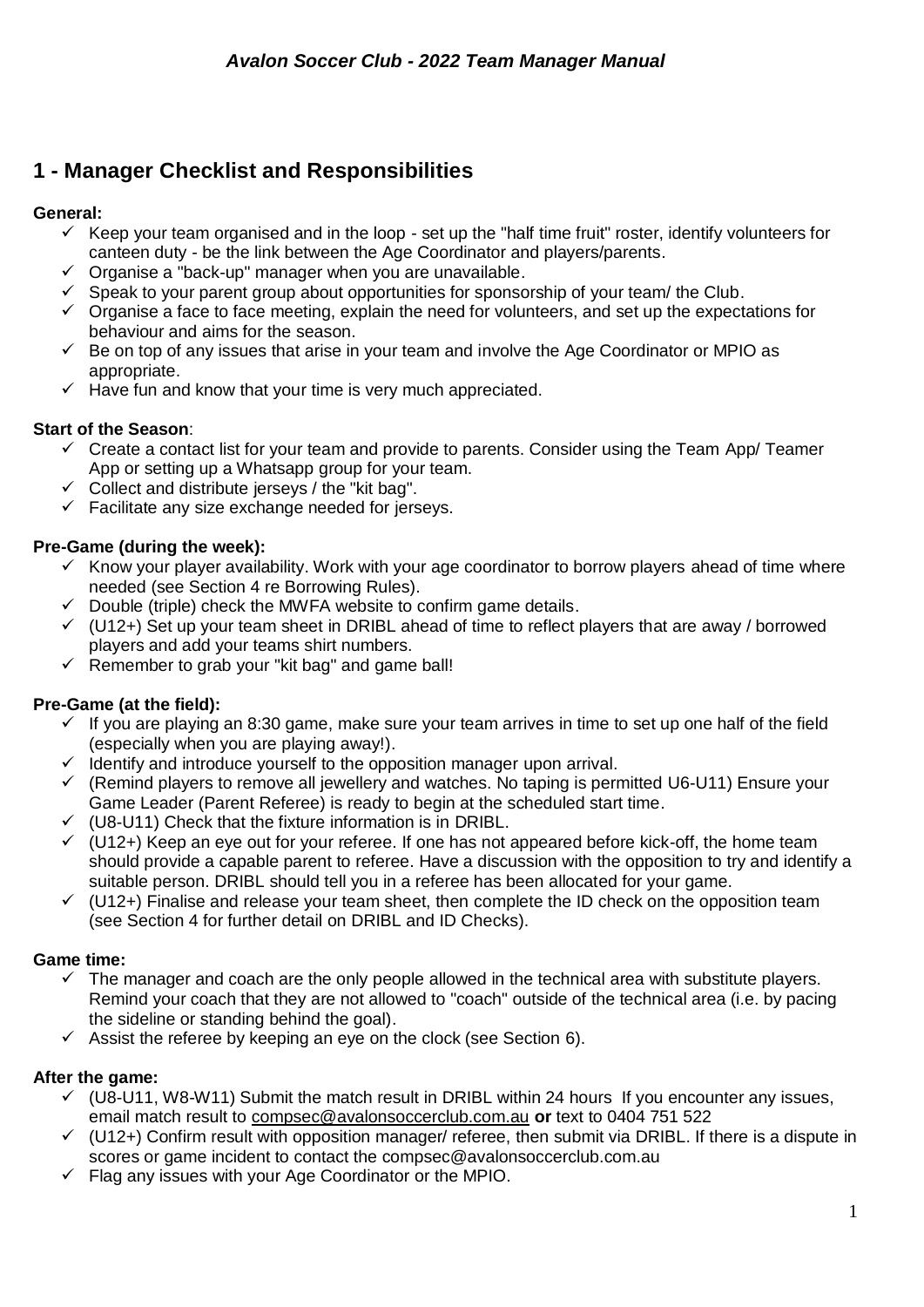- $\checkmark$  If you are the last game of the day, pack up one half of the field (net and corner flags).
- $\checkmark$  Why not send a match report or photo to [media@avalonsoccerclub.com.au](mailto:media@avalonsoccerclub.com.au) ?

### **End of Season:**

- $\checkmark$  Return the kit bag to the club (with Goalie Jersey, Balls, Bibs, Cones etc inside a clean kit bag.......we know some items might be worn or lost, and that is ok).
- $\checkmark$  Agree to come back and do it again next year!

# **2 - Who do I contact if….?**

### **General Enquiries**

Your first (and best) contact will usually be your Age Coordinator who is responsible for communicating important information like fixtures, when you are rostered for the canteen.

| <b>AGE CO-ORDINATORS</b> |                        | <b>MOBILE</b> |
|--------------------------|------------------------|---------------|
| UNDER 6                  | <b>Bianca Protze</b>   | 0430 358 062  |
| UNDER 7                  | <b>Claire Belford</b>  | 0421 735 320  |
| <b>UNDER 8</b>           | Melinda Frowde         | 0433 465 448  |
| UNDER 9                  | Amy Laird              | 0468 733 619  |
| <b>UNDER 10</b>          | Melissa Dalton         | 0404 940 773  |
| <b>UNDER 11</b>          | Melissa Dalton         | 0404 940 773  |
| <b>UNDER 12</b>          | Michelle Ring          | 0432 505 284  |
| <b>UNDER 13/14</b>       | <b>Beth Watkins</b>    | 0416 065 019  |
| <b>UNDER 15/16</b>       | Vanessa Edwards        | 0416 163 648  |
| <b>SENIOR MEN</b>        | Matt Whitten           | 0433 821 811  |
| <b>WOMEN UNDER 8/9</b>   | Leilani Adams          | 0449 220893   |
| <b>WOMEN UNDER 10/11</b> | Leilani Adams          | 0449 220 893  |
| <b>WOMEN UNDER 12/13</b> | <b>Anthony Ritchie</b> | 0413 756 186  |
| <b>WOMEN UNDER 14</b>    | Lachlan Austin         | 0419 475 816  |
| <b>WOMEN UNDER 15/16</b> | Graeme Kitchen         | 0437 673 003  |
| <b>SENIOR WOMEN</b>      | Jean Walsh             | 0404 797 651  |

### **Coaching Support**

Avalon Soccer Club is an inaugural member of FFA, FNSW & MWFA Club Coach Coordinator (CCC) program. This is a program set up to provide SUPPORT for Avalon Coaches throughout the season. Having volunteered for one of the most important roles within our club, the CCC's are available to attend training sessions to assist the coach where possible. Please discuss this with your coaches so they can receive this valuable support – they are not alone! Please contact to organise:

James Mitchell – 0414 547 207 or [coachingdirector@avalonsoccerclub.com.au](mailto:coachingdirector@avalonsoccerclub.com.au) John Kowtan – 0450 800 798 or [ccc1@avalonsoccerclub.com.au](mailto:ccc1@avalonsoccerclub.com.au)

The MWFA conduct a number of junior and youth (reimbursed) Coaching Courses please see website for details <http://www.mwfa.com.au/> . Some Coaching Courses are conducted at the Avalon SC during the season as well, so make sure you follow the club's coaching updates and our social media.

### **Expected Behaviour – be a good sport!**

Avalon Soccer Club is committed to providing an environment safe for children, which is free from harassment and abuse for everyone, and promotes respectful and positive behaviour and values. Adults in sport always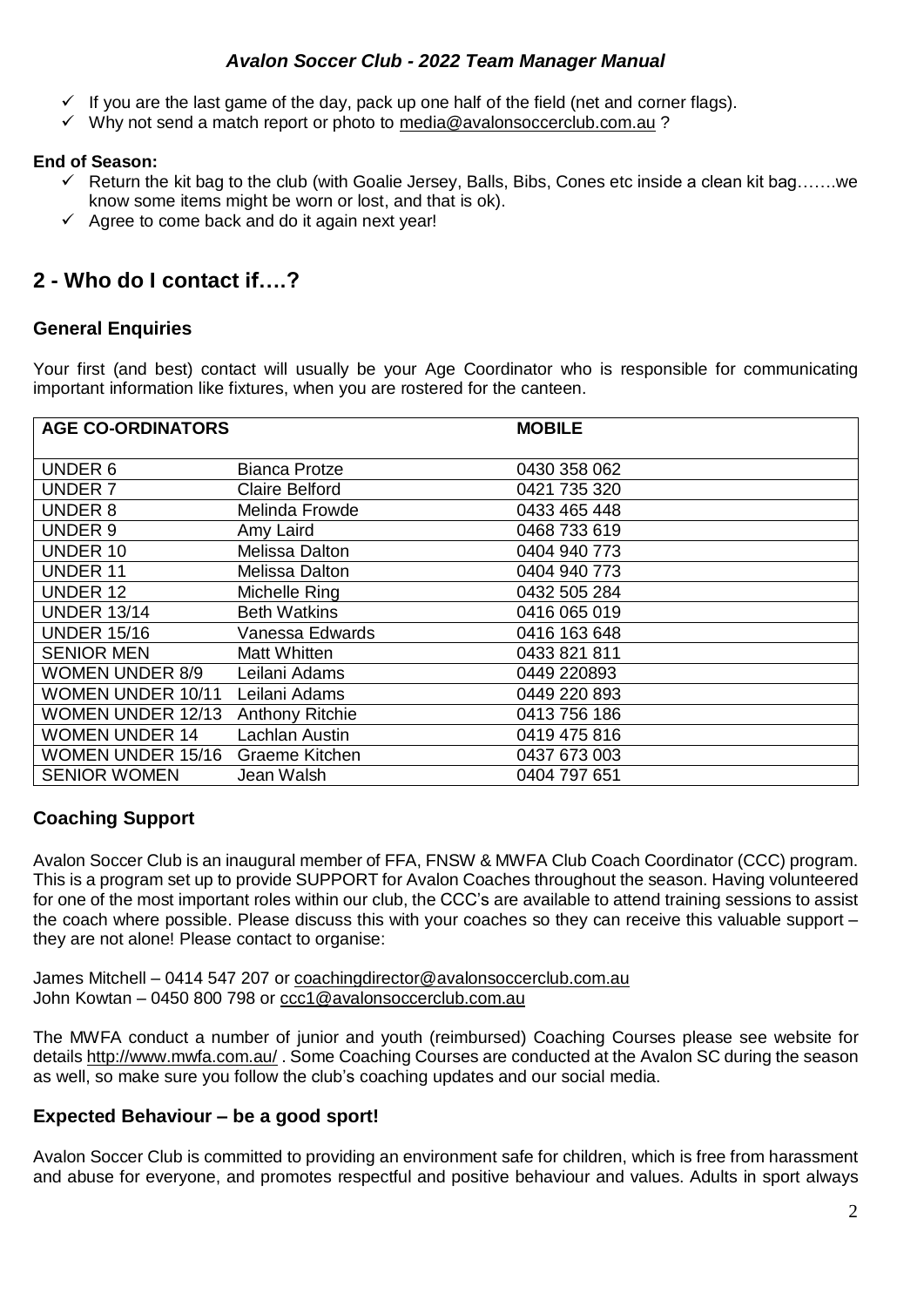begin with good intent with regard to their role in developing our youth but their behaviour does not always reflect this. Please remember that football is a game. It is meant to be enjoyed. Every single player, coach, manager, parent, volunteer is representing Avalon Soccer Club. Poor sideline behaviour will not be tolerated.

If you have any questions or concerns about the Club's policies or how they should be implemented please reach out to our Member Protection Information Officer, Giles Stoddard, by email to [mpio@avalonsoccerclub.com.au](mailto:mpio@avalonsoccerclub.com.au)

### **Executive Committee Members**

See below the 2020 Executive Committee. If you see them around Careel Bay please do say hi and introduce yourself. We are always keen to hear updates about and new ideas from teams.

### **2022 EXECUTIVE COMMITTEE**

| <b>PRESIDENT</b>                 | John Kowtan           |
|----------------------------------|-----------------------|
| <b>VICE PRESIDENT</b>            | Mark Thain            |
| SENIOR MENS VP (U18+)            | <b>Ron Simpson</b>    |
| YOUTH MENS VP (U12-U16)          | Dave Hancock          |
| <b>JUNIOR VP (U6-U11/W8-W11)</b> | <b>Sharon Burton</b>  |
| <b>WOMENS SENIOR VP (U18+)</b>   | Jean Walsh            |
| WOMENS YOUTH VP (W12-W16)        | <b>Andy Watts</b>     |
| <b>REGISTRAR</b>                 | Jacinta Newcombe      |
| <b>SECRETARY</b>                 | Jacinta Newcombe      |
| <b>TREASURER</b>                 | <b>Wayne Brown</b>    |
| <b>MEDIA MANAGER</b>             | <b>Stuart Randall</b> |
| <b>EXCO MEMBER AT LARGE</b>      | <b>Roland Luke</b>    |
| <b>COACHING DIRECTOR</b>         | <b>James Mitchell</b> |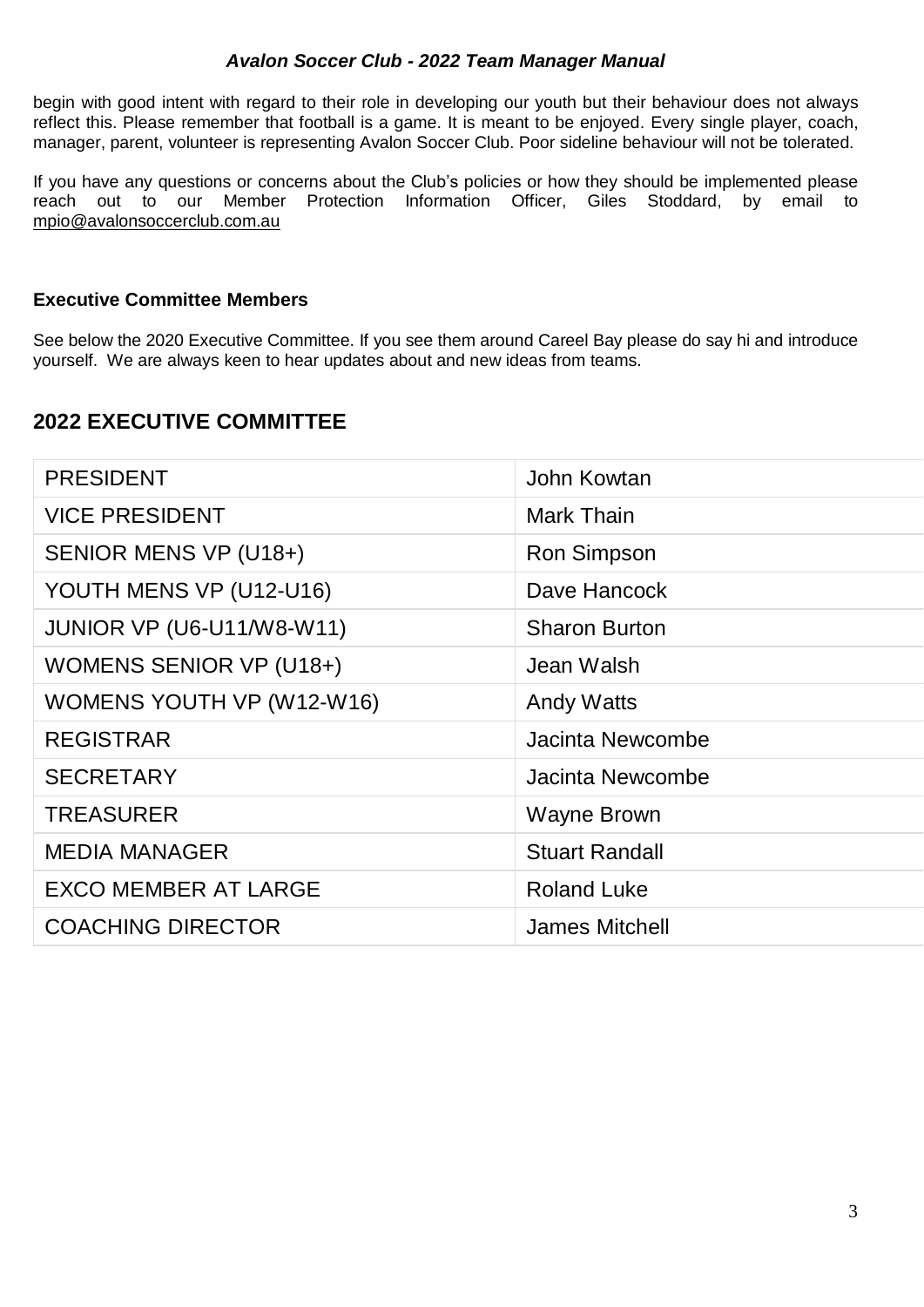### **Wet Weather**

Matches: If you wake up on game day to rain outside, please check:

- 1. your email and mobile phone to see if your Age Coordinator or the Competition Secretary has notified you of a fixture change or cancellation; and
- 2. the NBC Website [\(https://www.northernbeaches.nsw.gov.au/things-to-do/sports-and](https://www.northernbeaches.nsw.gov.au/things-to-do/sports-and-recreation/sportsfields-status)[recreation/sportsfields-status\)](https://www.northernbeaches.nsw.gov.au/things-to-do/sports-and-recreation/sportsfields-status) for the status of the field you are scheduled to play on.

The fields that we play on are operated by the Northern Beaches Council (**NBC**) with fixtures administrated by the MWFA. This means that the NBC reserve the right to close fields due to weather in order to preserve the playing surface for future games. Where fields are closed, the MWFA does its best to relocate grounds to other fields that are open. Because of this, **you should never tell your team a game has been cancelled unless and until you receive that message from your Age Coordinator or the Competition Secretary.**

It is inevitable that decisions about whether games can or cannot be played on certain grounds are sometimes made close to kick-off time. As frustrating as this can be, please be assured that the MWFA and the Club are doing their best to ensure that as many teams get to play as possible.

Training: You should also make sure that your team does not train when the training grounds are closed. We will endeavour to keep the website and social media updated as to the status of the training grounds. Please also check the NBC Website (which is authoritative). This is updated at 7am and 3pm weekdays and 8am at weekends. The 3pm update is the key one for training grounds. Sometimes the grounds remain closed for a number of days after heavy rain.

### **Training**

With 90+ teams each year it's a huge logistical challenge to ensure that each team gets to train on their preferred day and time, and within our allotted hours. Please respect the time you have been given, stick to your location and if you have any issues or wish to change your slot, contact Matt Whitten our grounds coordinator matt@sportingfit.com.au .

For the avoidance of doubt, officially sanctioned club training sessions are only permitted between 4pm-9.15pm Monday to Friday at Careel Bay. Any training conducted outside of those times or location is not considered "club activities" and is therefore not covered by insurance as per MWFA regulations.

### **Development Program**

We are thrilled to once again offer our junior members access to the Avalon Development Program, thanks to LJ Hooker. It's a chance to receive professional coaching right here at Careel Bay, as we look to create development pathways for those at the club who want to take their football as far as possible.

Full details on our website: [https://avalonsoccerclub.com.au/2022/03/03/development-program-starts-march-](https://avalonsoccerclub.com.au/2022/03/03/development-program-starts-march-14/)[14/](https://avalonsoccerclub.com.au/2022/03/03/development-program-starts-march-14/)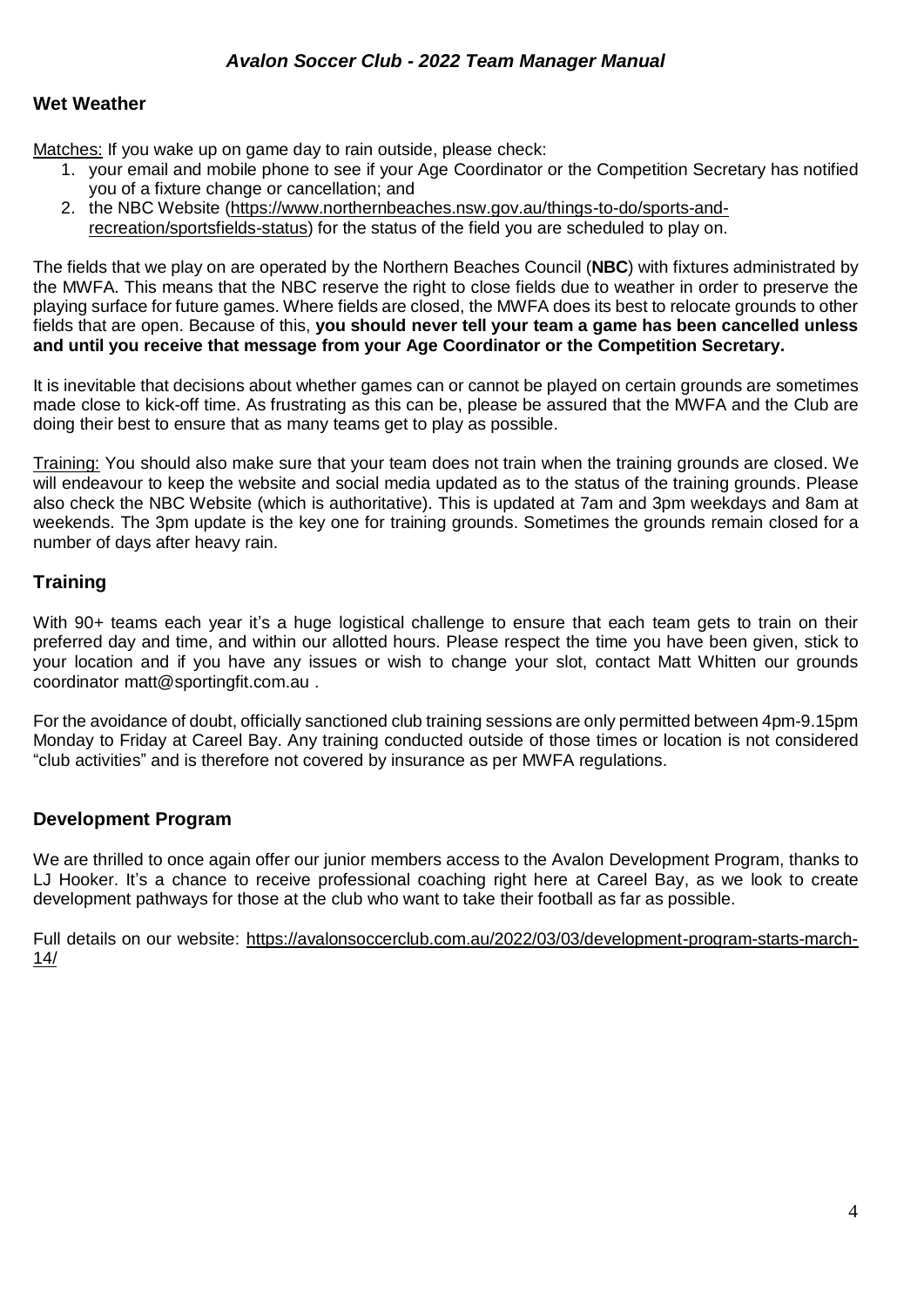## **3 - Where do I find….?**

### **The Draw (All ages) / Results and League Table (U12+)**

All of these are accessible on the MWFA Website (<https://mwfa.dribl.com/fixtures>) Fixtures, results, ladders can all be filtered by club, league, ground etc. Please make sure you check the fixtures and locations before every game.

### **The Playing Rules**

MWFA uses a modified version of the FIFA/FFA Playing Rules. The key difference is in the "25 metre rule" played in MWFA U12s, which will not apply if playing in non-MWFA Competitions (i.e. Champion of Champions or State Cup). All Playing Rules are available on the MWFA Website at <http://www.mwfa.com.au/library/> or on the Avalon SC Website.

### **Ground Locations and Status:**

All field names and locations are available on the MWFA Website at <http://www.mwfa.com.au/grounds/>

### **General Club Information:**

### **Social Media & Website**

Twitter - @AvalonSoccer or <http://twitter.com/avalonsoccer> Facebook - @Avalonsoccerclub or <https://www.facebook.com/Avalonsoccerclub/> Instagram - @avalonsoccerclub or https://www.instagram.com/avalonsoccerclub/ Avalon Soccer Club website - [www.avalonsoccerclub.com.au](http://www.avalonsoccerclub.com.au/)

### **Weekly Newsletter**

All registered players will receive the newsletter unless they have "opted-out". If you or a player in your team is not receiving, please email [media@avalonsoccerclub.com.au](mailto:media@avalonsoccerclub.com.au) to subscribe. This newsletter includes results, upcoming games, events, other relevant information and news. Please encourage your team to subscribe to and read the newsletter (but consider bringing anything very relevant to their attention via a direct email).

## **4 - DRIBL Match Sheets & ID Checks (U12+)**

### **Player ID Cards and Match Cards**

All competition games in the MWFA use electronic match sheets. All managers will need access to Internet and a smartphone in order to use these This year the MWFA are using the DRIBL system. Full user details to follow nearer the season.

The use of the electronic match sheet system streamlines the administration of matches. This includes ensuring that managers are only able to "add" eligible players to their match sheet when borrowing and shows as unavailable any player that has been suspended. Results will be input into the MWFA system in "real time", when entered by both teams/ the referee at the end of the match.

In the event of a technology fail, please make sure that you have a "back-up" paper match sheet and your laminated Player ID sheet. It is the home team's responsibility to provide a paper match sheet is the EMS System is down. There are spare copies in the Clubhouse at Careel Bay, but it is a good idea to leave one in your kit bag.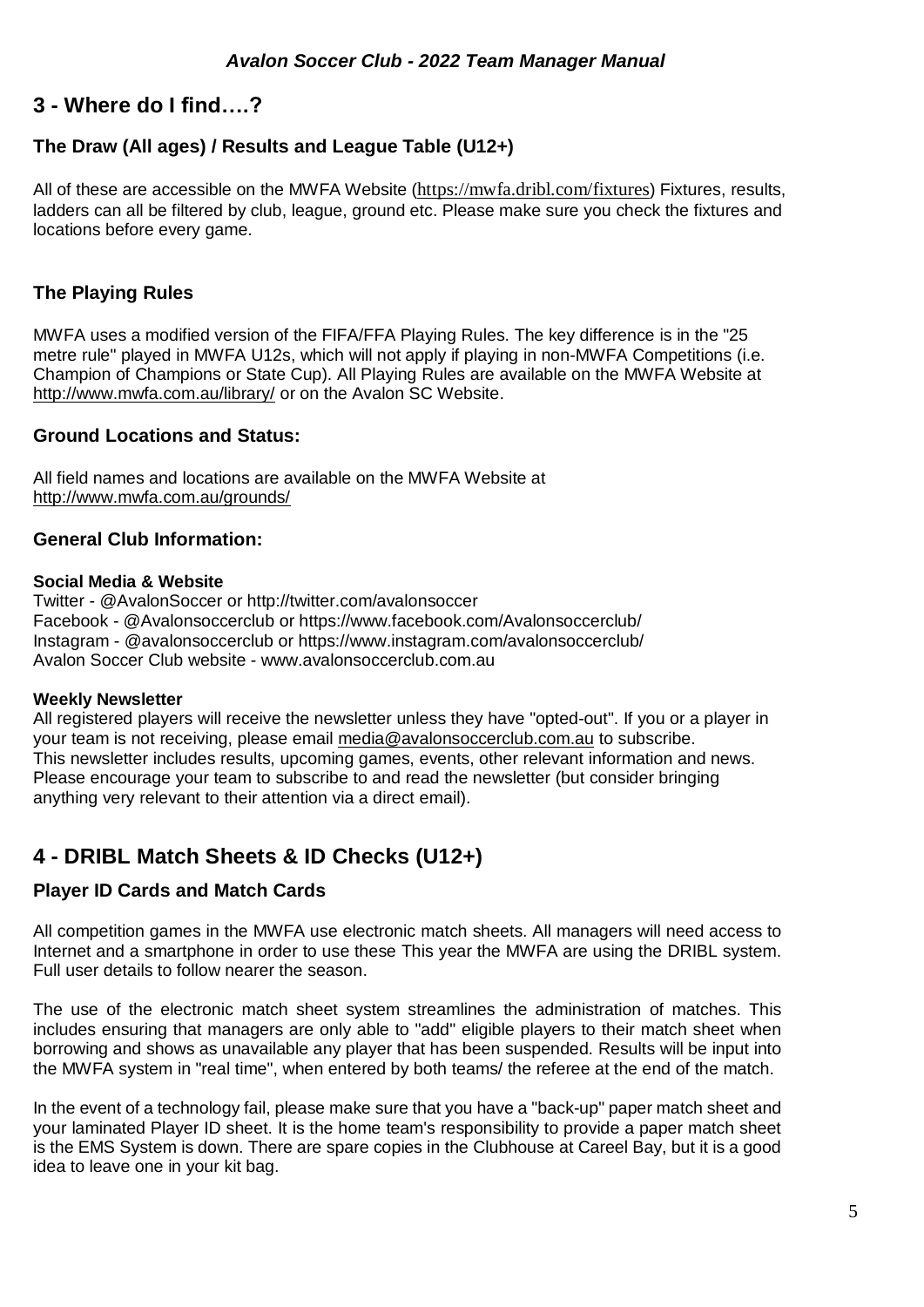DRIBL is an excellent step forward for the Club and the Association. However, not everyone has caught on and if you are taking part in State Cup or Champion of Champions a physical match sheet and player ID sheet is required. It is always worth having a blank match sheet in your kit bag as a back-up.

### **DRIBL User Guide**

Can be accessed via the website [HERE.](https://avalonsoccerclub.com.au/wp-content/uploads/2021/04/Club-04-Competition-MWFA-1.pdf)

Access to Dribl will be provided by your club via an email activation link. You will simply click the link, set your password and will be able to access dribl from either **https://app.dribl.com (Web Application)** or the *Dribl (Mobile Application)* downloadable from the Google play store or Apple Store.

### **MATCH SHEET INSTRUCTIONS**

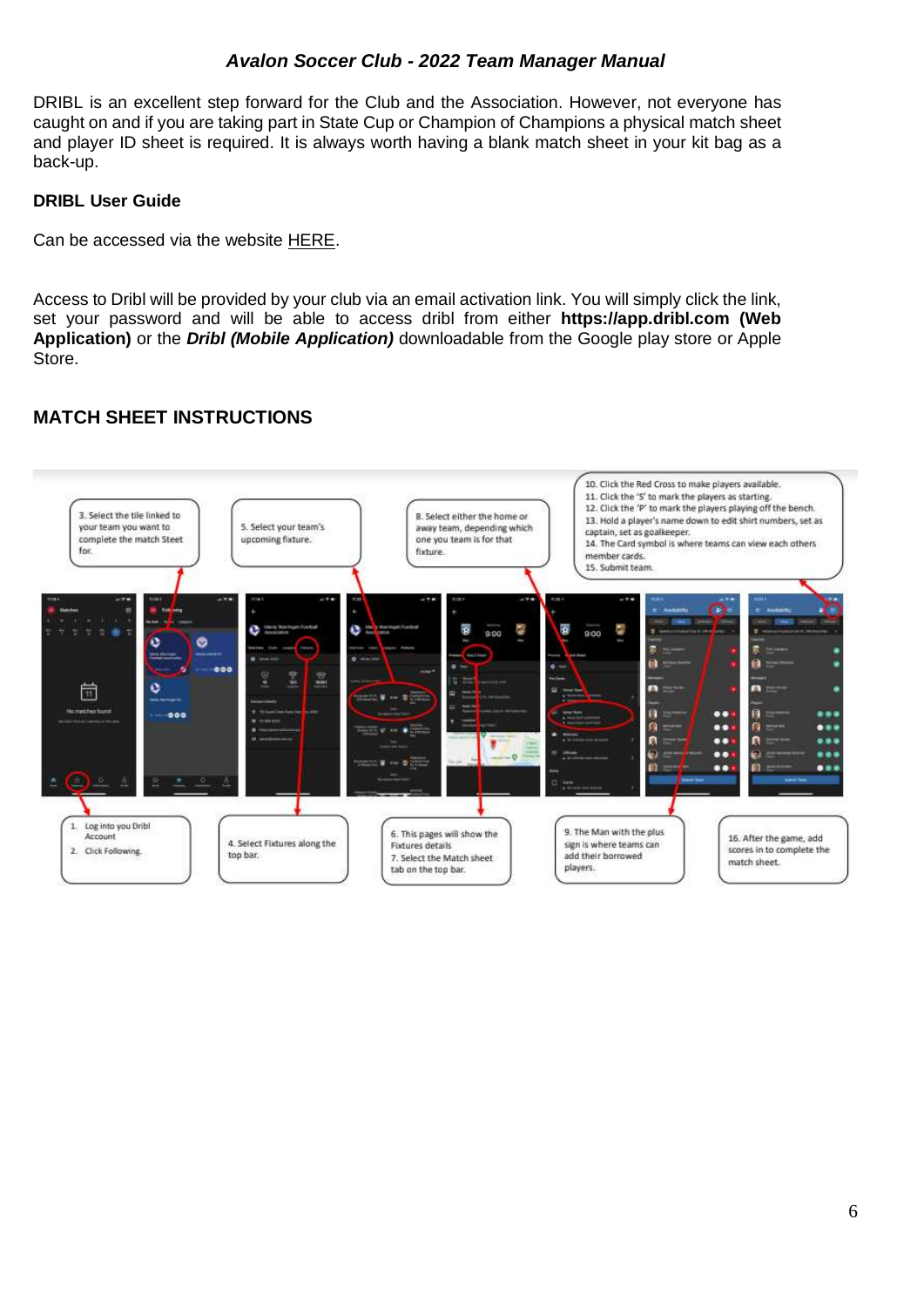![](_page_7_Picture_1.jpeg)

# Competition Management [Clubs and Teams] Competition

![](_page_7_Picture_3.jpeg)

# Summary

Once the competition, season and leagues have been setup, the clubs and public will be able to access fixtures, results and ladders from the https://cdsfa.dribl.com site. This will be publicly accessible.

Club Recorders and Team Recorders (also known as Team Managers) will be able to access their matches and enter results via the https://app.dribl.com website or the Dribl Mobile Application.

Club Reporters and Team Reporters (also known as Team Managers) will be able to access their match sheets and review their teams via the https://app.dribl.com website or the Dribl Mobile Application.

Should a referee be a no show or no referees are allocated to a match, the Club Reporters and Team Reporters will be able to assign a suitable club member to officiate the game (as an Official).

This user guide will succinctly outline the pre and post match duties for a Team Manager

Access to Dribl will be provided by your club via an email activation link. You will simply click the link, set your password and will be able to access dribl from either https://app.dribl.com (Web Application) or the Dribl (Mobile Application) downloadable from the Google play store or Apple Store.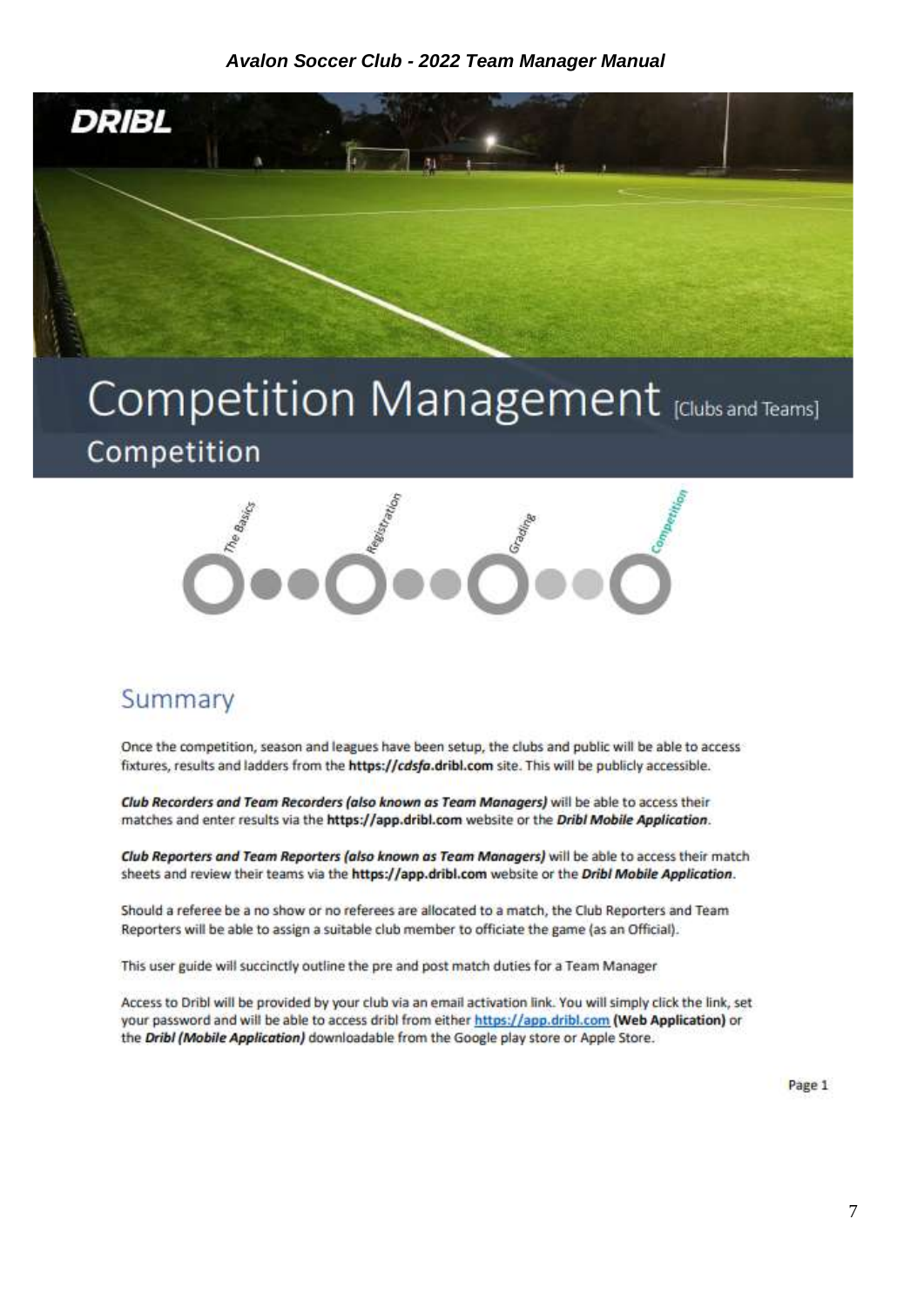Pre Game - Review  $01$ Manager can review their match sheets for their teams

Pre Game - Review IIf No.  $01A$ Referee at Gamel

Manager can deal with no referee at the game

Post Game - Final  $02$ Review and Recording Scores Managers final review and final score recording

# [01] Pre Game - Review

Once all teams have been graded and the competition and events/fixtures has been created by the association, the Club Reporter or Team Reporter will be able to navigate Dribl and review their match sheets.

To perform the review process via the web or mobile application

1. Login to Dribl by going to either the web application (laptop/desktop/tablet) or mobile application (downloaded from relevant app store).

| <b>DRIBL</b> |  |
|--------------|--|
|              |  |

2. From the tiles, select the correct Club or Team.

![](_page_8_Figure_11.jpeg)

![](_page_8_Figure_12.jpeg)

- 3. Select Match Sheets tab.
- 4. Perform Search and Filter for desired matches/fixtures.
- 5. Select desired match.

![](_page_8_Figure_16.jpeg)

![](_page_8_Figure_17.jpeg)

At this point the user will see Home, Away and Referee tabs.

- 6. Review your team, nominate players and update availability, starting, captain and Jersey number indicators. You can add borrowed player by pressing the + button and searching for the player to be added to the team.
- 7. Once all completed, SUBMIT your team by pressing the Submit button (activated by clicking top right-hand menu on the mobile application)
- 8. Review if referees are allocated to the game. Note that all personal referee information is not displayed.
- 9. Once review completed simply press Close.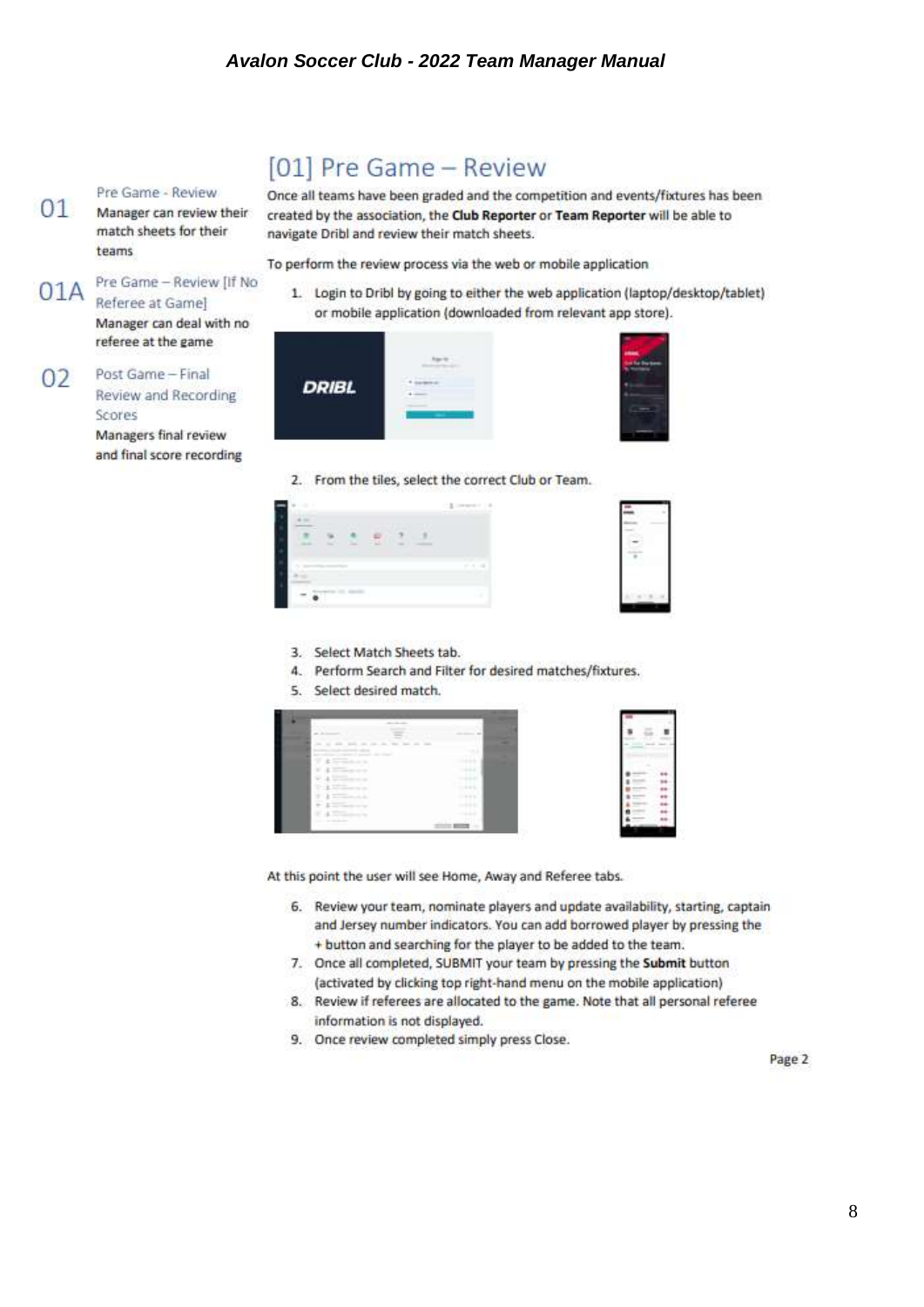At the ground on match day, Club and Team Reporters can access their match sheet via their Dribl mobile application on their phone.

- 10. Perform a final review of their team.
- 11. Perform a final review of the opposition
- 12. View opposition digital cards by clicking on the listed member and select the menu option View Player Cards.
- 13. Flick through player cards to review all cards

![](_page_9_Picture_6.jpeg)

14. CONFIRM the opposition team if all in order by pressing the match sheet menu and selecting the Confirm option

At this point, you're ready to kick off!

# [01A] Pre Game - Review [If No Referee]

The pre game process remains the same for the Club Reporter or Team Reporter in the instance there is no referee allocated to the game or that no referees are present at the game.

In this instance, the Club and Team Reporters can access their match sheet

- 1. Perform a final review of their team.
- 2. Perform a final review of the opposition.
- 3. View opposition digital cards (if required).
- 4. Go to Officials tab and add a person as a non accredited referee against the match

At this point, you're ready for kick off!

Post match the Home Club Reporter or Team Reporter can add cards, goals and the score on the match sheet and press Complete to close the matchsheet.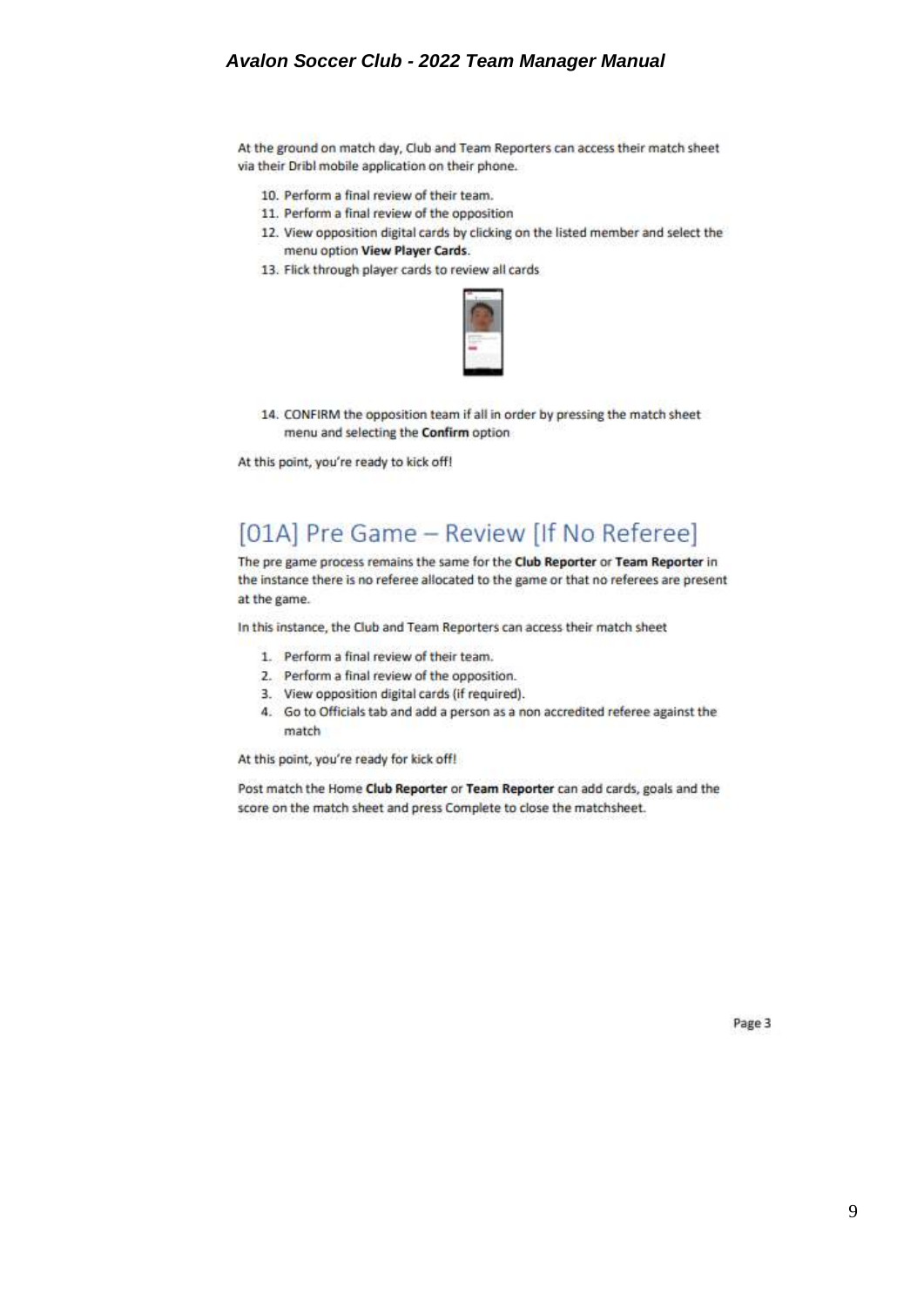# [02] Post Game - Final Review and **Recording Scores**

Once a match has been completed, the Club Reporter or Team Reporter should enter the match sheet and review

- . All players who played are marked as such and remove any players that did not participate if previously indicated as participating.
- . Check Yellow/Red cards listed by the Match Official.
- Check score entered by Match Official
- Check the goal scorers with the Match Official

If issues identified then resolve with official before leaving the field.

Once a match has been completed, the process remains the same post game where the Club Recorder or Team Recorder will be able to enter the final match score against the corresponding match. To perform the score recording process via the web or mobile application

- 1. From the tiles, select the correct Club or Team
- 2. Select Recorder tab
- 3. Perform Search and Filter for desired matches/fixtures
- 4. Select desired match
- 5. Press Edit for specific fixture/Event and enter scores

![](_page_10_Figure_14.jpeg)

#### 6. Press Save

It is important to note that both the home and away team will enter the match score. If the scores match, the score is set to final and committed to dribl. If the scores do not match, the fixture/event is set as a dispute and the association will be able to update the final score based on the physical match sheet provided back by the clubs.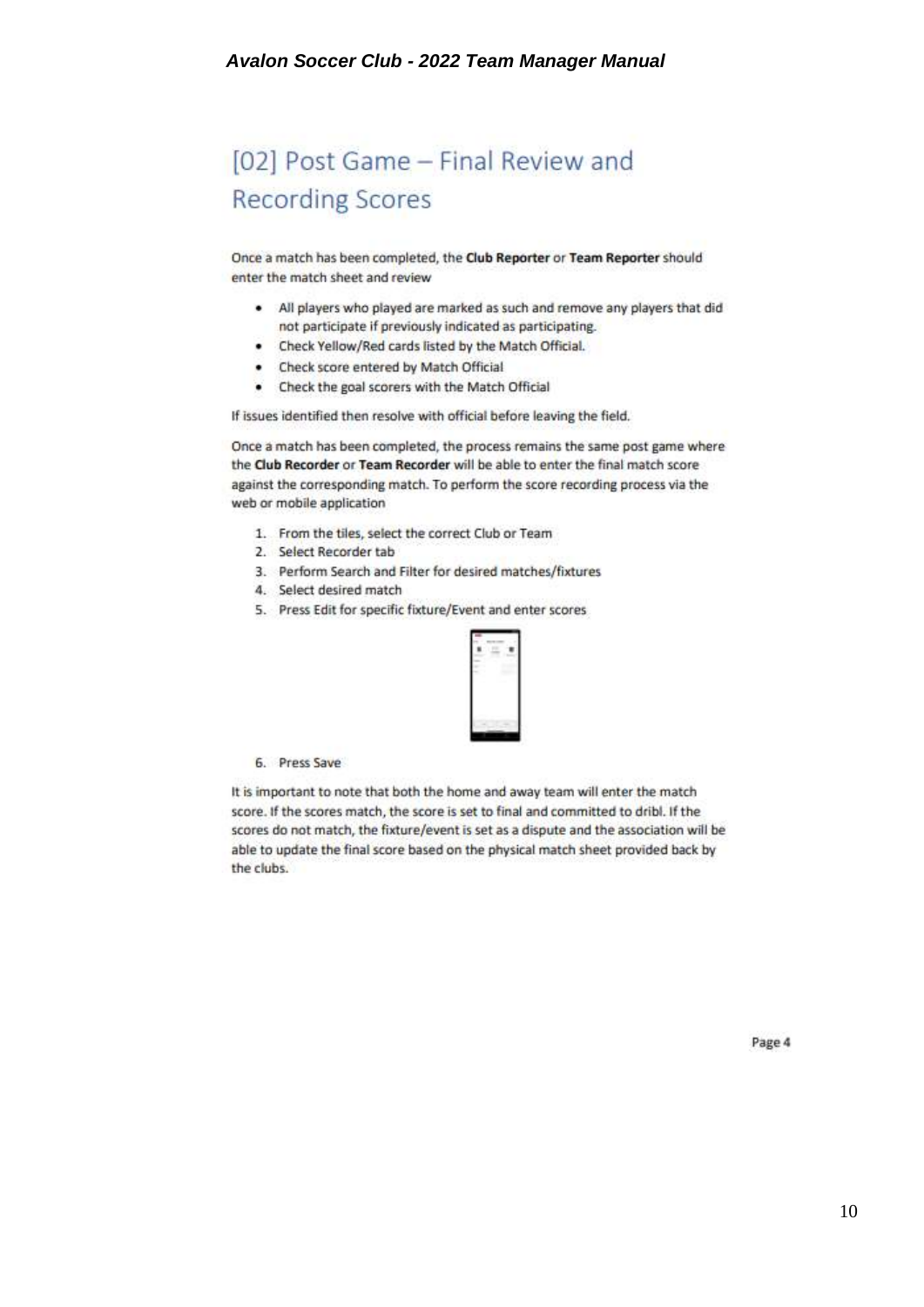![](_page_11_Picture_1.jpeg)

Competition Management [Teams] **Competition - Record Scores** 

![](_page_11_Picture_3.jpeg)

# Summary

Access fixtures, results and ladders from the https://mwfa.dribl.com site. This is publicly accessible.

Team Recorders (also known as Team Managers) will be able to access their matches and enter results via the https://app.dribl.com website or the Dribl Mobile Application.

This user guide for post match duties of recording scores for a Team Manager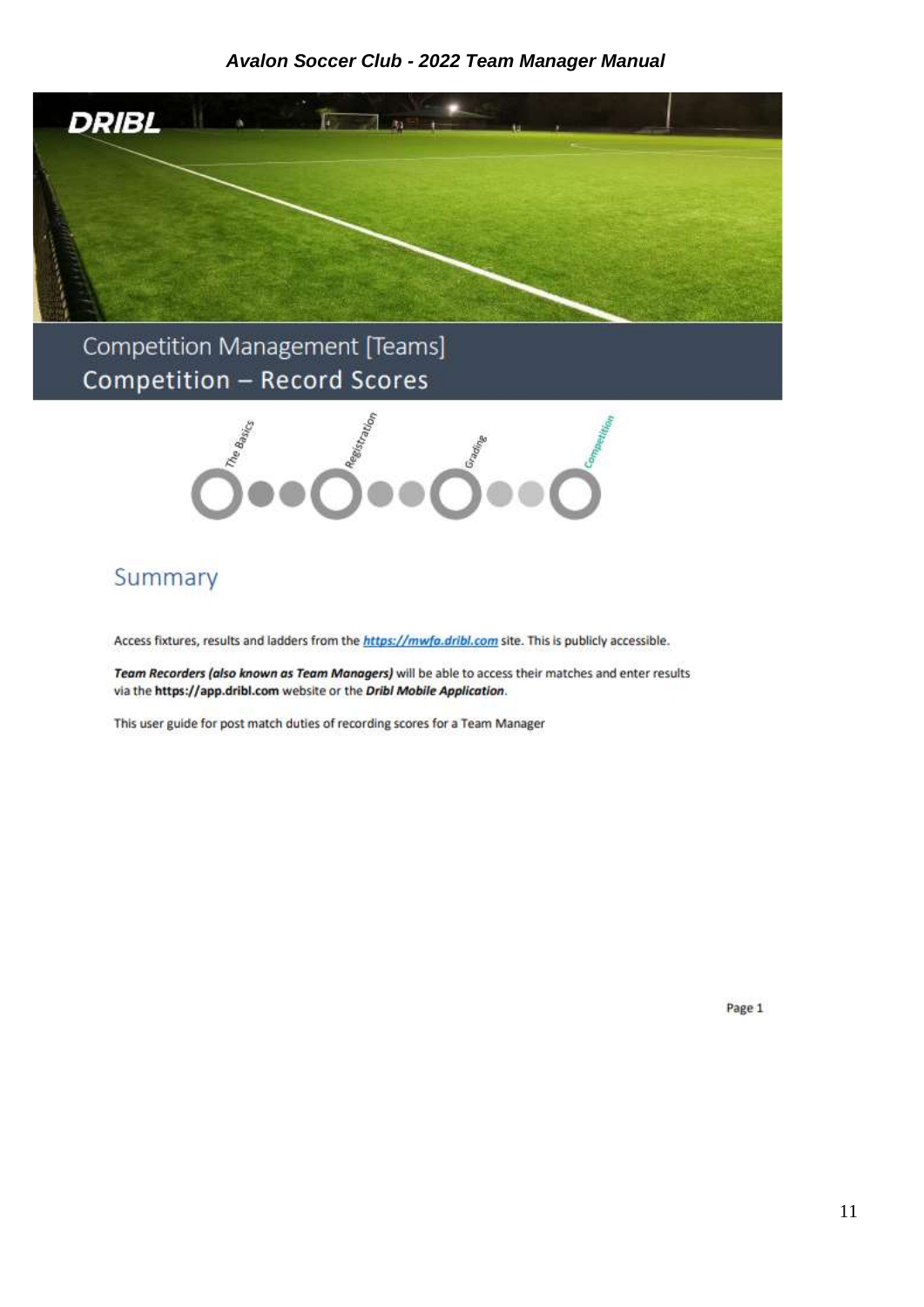# [01] Post Game - Recording Scores

Post Game - Final Review and Recording Scores Managers final score recording

 $01$ 

Once a match has been completed, the process remains the same post game where the Club Recorder or Team Recorder will be able to enter the final match score against the corresponding match. To perform the score recording process via the web or mobile application

- 1. From the tiles, select the correct Club or Team
- 2. Select Recorder tab
- 3. Perform Search and Filter for desired matches/fixtures
- 4. Select desired match
- 5. Press Edit for specific fixture/Event and enter scores

![](_page_12_Picture_9.jpeg)

6. Press Save

It is important to note that both the home and away team will enter the match score. If the scores match, the score is set to final and committed to dribl. If the scores do not match, the fixture/event is set as a dispute and the association will be able to update the final score based on the physical match sheet provided back by the clubs.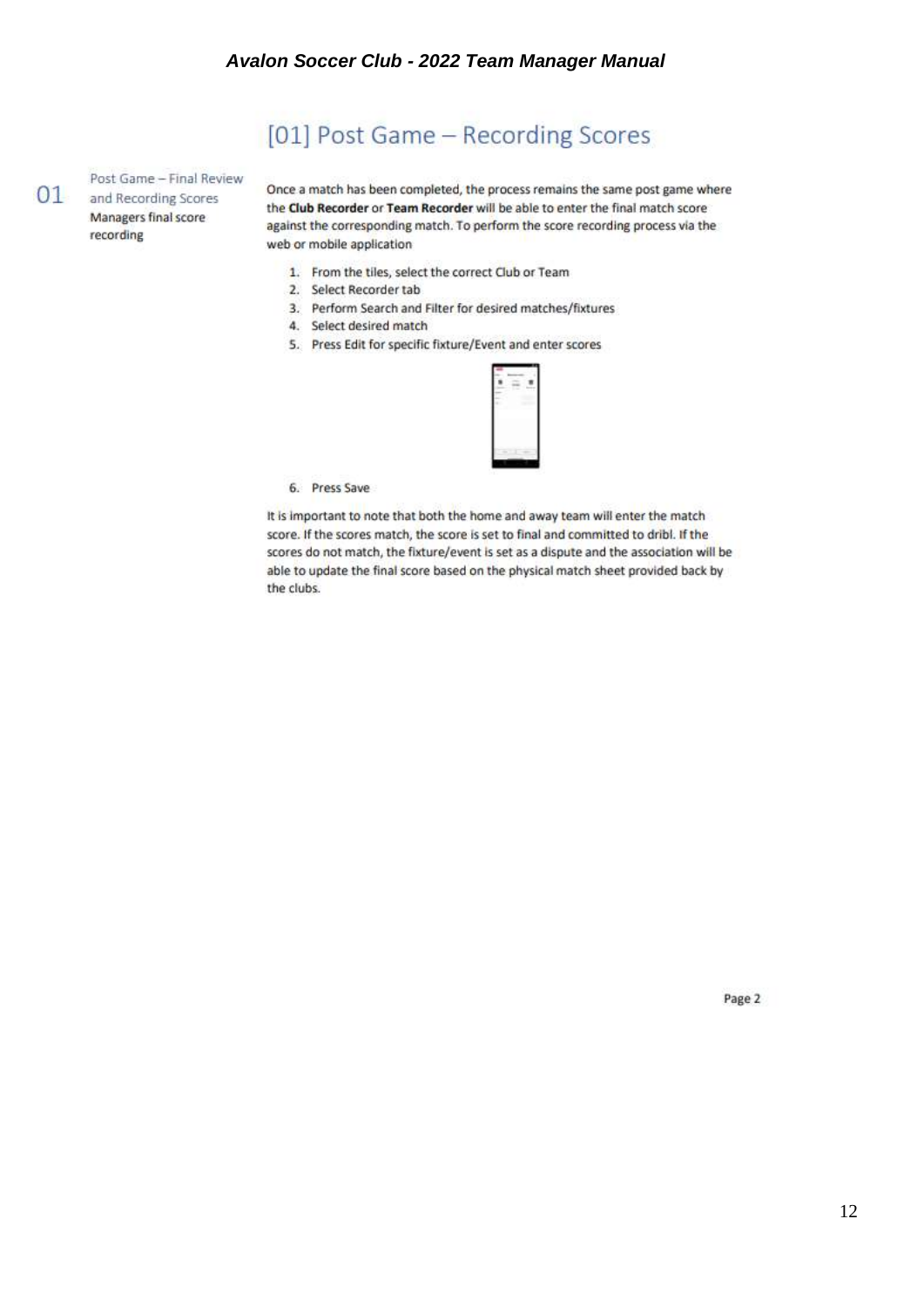### **Borrowing Rules**

With the introduction of the DRIBL match sheet system, borrowing players has become a much simpler process for managers. All eligible borrowed players for your team will be listed and available for selection on your match sheet. This includes where players have been borrowed multiple times or is presently suspended (i.e. these players will no longer be able to be selected in your "borrowed players" list.) As a general rule borrow down, in age and /or division. And if in any doubt, please check.

If DRIBL is not allowing you to select a player to be borrowed, under no circumstances should that player take the field unless you have spoken to the Competition Secretary and have been given the green light to do so. This includes where the opposition and referee have said that it is fine to do so and even if you believe that the player is actually eligible.

#### **If you think that a player should be eligible who does not appear as available in the EMS system please contact the Competition Secretary immediately by calling 0404 751 522. In the interim, the player cannot be borrowed.**

MWFA has changed its "playing above age" policy and there are specific forms which need to be filled out for players seeking to be borrowed by older teams. Please discuss with your Age Coordinator (and where appropriate, the Coaching Director) whether it is in the player's best interest to be borrowed "up" multiple age groups. Player safety is of paramount importance.

Where U10/W10 or U11/W11 players would like to be eligible to assist U12/W12 teams, they must first have a photo in the system (for an electronic ID card). This should be done at the start of the season by asking your age coordinator to liaise with the Registrar to update the player profiles for these players and to complete any necessary paperwork. It is not possible to expect this process to be completed in less than two weeks. U12/W12 Managers should keep this in mind (particularly around school holiday time) and ensure that all paperwork is completed well ahead of when a borrowed player may need to be used.

### **Results**

With the introduction of DRIBL match sheets, Competition teams (U12+) no longer need to send through results. This is because teams and referees input results directly into DRIBL. These results are automatically uploaded to the MWFA system. This must be completed within 24 hours of the game.

If for some reason (i.e. referee no-show/ connectivity failure) the result is unable to be submitted via the electronic match sheet, please send your match result through to the Competition Secretary by text (0404751522) or email (compsec@avalonsoccerclub.com.au) immediately after your match. Don't forget to include your team (age group/ division), numerical score and whether it was a win, loss or draw.

U8/W8 – U11/W11 teams are required to enter their scores each week into DRIBL in the Recorder tab as outlined in the earlier how-to guide. This must also be completed within 24 hours of the game.

There are penalties from the MWFA for failing to correctly complete the match details in DRIBL and for failing to input scores. These range from warnings to point deductions to expulsion from the competition. Please follow the steps and if in doubt ask!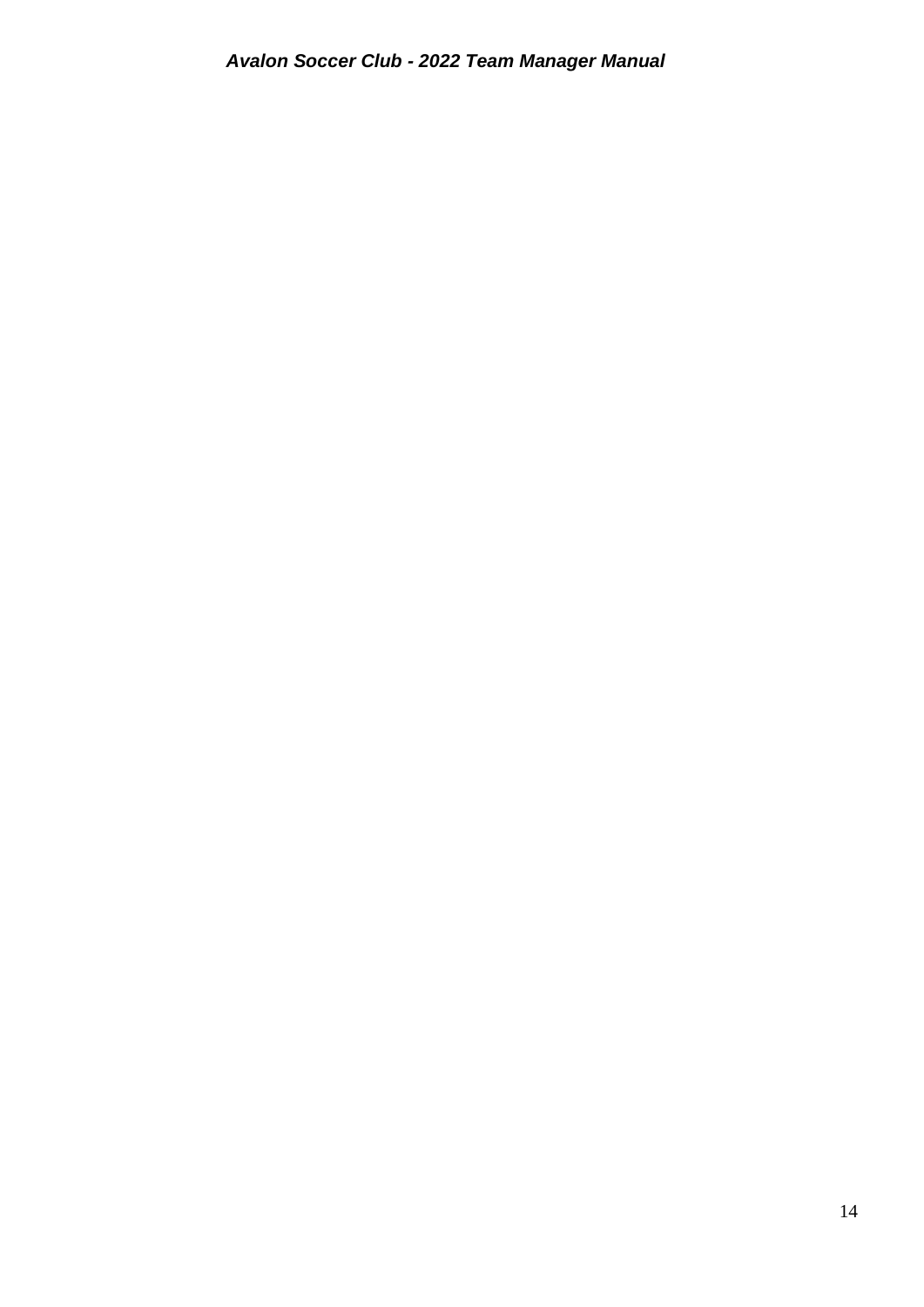# **5 - Getting involved at Avalon SC**

The Club can only run if teams and volunteers help throughout the season. Your team duties are such an important part of making our club run successfully and your contribution is very much appreciated by the Club. All teams, from U6 up to our senior teams are asked to help out. Helping out the club is a great way to give back and to meet new people within the Avalon football community.

### **Canteen & BBQ**

Canteen duty at AVSC is compulsory and this parent help is heavily relied upon. Your Age Coordinator will be in touch to let you know when your team is scheduled to assist. Try to delegate duties to other team parents as you already do enough as the Manager (although it is enjoyable!)

When asking for volunteers from your teams, please remind parents that Avalon Soccer Club is run totally by many volunteers (including yourself and your coach). These volunteers put in hundreds of hours behind the scenes during each soccer season so that our members can play soccer.

If your team is on Canteen Duty on a Saturday, you are expected to provide 4 helpers to assist our Canteen Manager Kate - 2 to assist in the shop and 2 for the BBQ. On Sunday only 2 helpers are needed, as no BBQ is operating due to fewer numbers.

Children under the age of 16 are not permitted anywhere in the canteen and BBQ areas.

### **Field Set Up/Take down**

When you are the first team to play on the field you may be required to help set up the field. It is MWFA policy that the first teams on a field share the responsibility of set up. Some grounds you get to will be all set up, others will just have a pile of equipment sitting on the field for your team to help set up. Even if someone is setting up a field when you arrive please offer to help.

It is an MWFA policy that both teams playing the last game on a field need to help pack up. Again this will vary from ground to ground. Remember the last game on could be a morning kick off, especially on the smaller fields.

### **Suggestions and Other Skills**

The Committee are always keen to hear your ideas and feedback on how to improve the Club, and to expand our volunteer ranks. If you or players/parents associated with your team have skills to contribute - be they football related or in other areas - we would love to find a way to get you involved!

Please contact the Avalon SC Secretary on [secretary@avalonsoccerclub.com.au](mailto:secretary@avalonsoccerclub.com.au) with any comments, suggestions or expressions of interest so that these can be raised at the next Committee Meeting.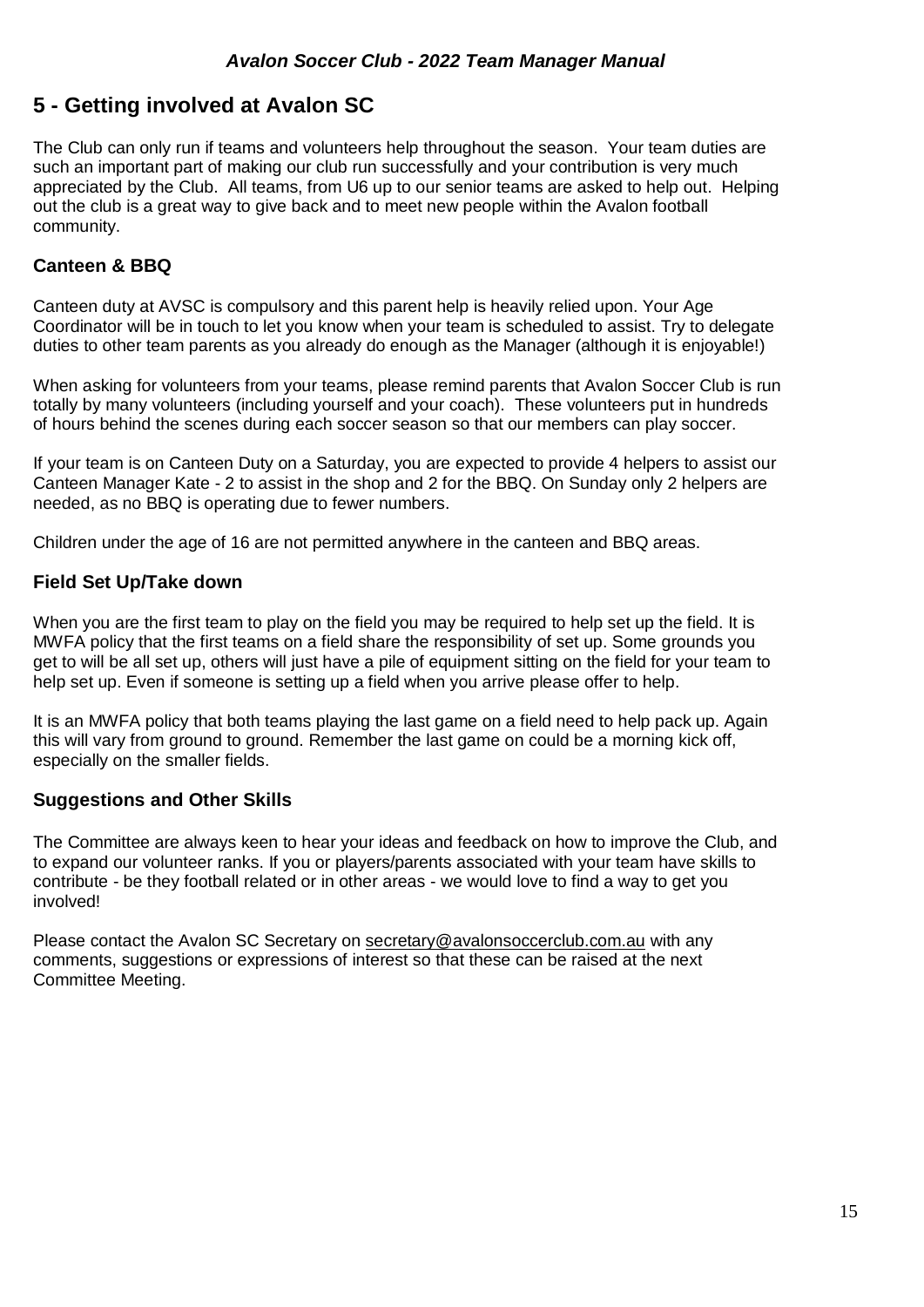### **6 - Match Formats**

|  | See below a quick "cheat sheet" of important details about each age group: |
|--|----------------------------------------------------------------------------|
|--|----------------------------------------------------------------------------|

|                            | <b>U6/U7</b> | <b>U8/U9</b> | U10-<br>U11 | U12       | U13       | U <sub>14</sub> | U15-<br>U16 | $U18+$  |
|----------------------------|--------------|--------------|-------------|-----------|-----------|-----------------|-------------|---------|
| <b>Duration (per half)</b> | 20 mins      | 20 mins      | 25 mins     | 25 mins   | 30 mins   | 30 mins         | 35 mins     | 45 mins |
| <b>Number of</b>           | 4 per field  |              | 9           | 11        | 11        | 11              | 11          |         |
| <b>Players (on field)</b>  | (no GKs)     |              |             |           |           |                 |             |         |
| <b>Team size</b>           | $11 - 13$    | $9 - 11$     | $11 - 13$   | $14 - 16$ | $15 - 16$ | $15 - 16$       | 16          | 16      |
| <b>Ball Size</b>           | Size 3       | Size 3       | Size 4      | Size 4    | Size 4    | Size 5          | Size 5      | Size 5  |

### **Junior Borrowing (U6-U11) [See Section 4 for U12+]**

Registered players can be borrowed across different teams when needed and can play up one age group from their true age. This means that if a player is turning 7 in 2020 and registered in U7, they can be borrowed by U7 and U8 teams.

The golden rule for borrowing is to ensure that any borrowing of players is in the spirit of the game and not to strengthen a team beyond its normal ability. This includes making sure that "regular" registered players are getting sufficient playing time. If you are unsure about whether or not a "borrow" is appropriate in a particular circumstance, please speak to your age coordinator. This applies to both borrowing players into your team and allowing your players to be borrowed by other teams.

### **Junior Results (U6-U11) [See Section 4 for U12+]**

We do not need to submit or record results for U6 or U7.

For U8/W8-U11/W11 results are input via DRIBL by the team manager and automatically sent to the MWFA. In the event of any issues please send your match result through to the Competition Secretary by text (0404 751 522) or email (compsec@avalonsoccerclub.com.au) immediately after your match.

Don't forget to include your team (age group/ division), numerical score and whether it was a win, loss or draw. *i.e.*  $\rightarrow$  "U9 Pumas, 2-0 win"

### **25 Meter Rule (U10-U14 ONLY)**

The 25 Metre Area is a rectangular area bounded by the touchlines, the goal line and an imaginary line parallel to and 25 metres from the goal line. This line must be indicated by a cone, pole or other marking.

- 1. Opposition players will be required to retreat outside the Clearance Zone for both Goal Kicks and Free Kicks to the Defending Team in the Penalty Area.
- 2. Goal Kicks must be taken by the Goalkeeper.
- 3. An Opposition Player cannot enter the Clearance Zone until a player from the team taking the kick has touched the ball once the whole of the ball has vacated the Penalty Area.
- 4. The ball cannot be kicked directly beyond the Clearance Zone. If this occurs, the kick is to be retaken.
- 5. If an Opposition Player enters the Clearance Zone prior to a player from the team taking the kick having first touched the ball then the kick will be retaken.
- 6. If in the opinion of the Referee, the Clearance Zone rule is being utilised to waste time by either the attacking or defending Team, the Players guilty of the perceived time wasting will be cautioned.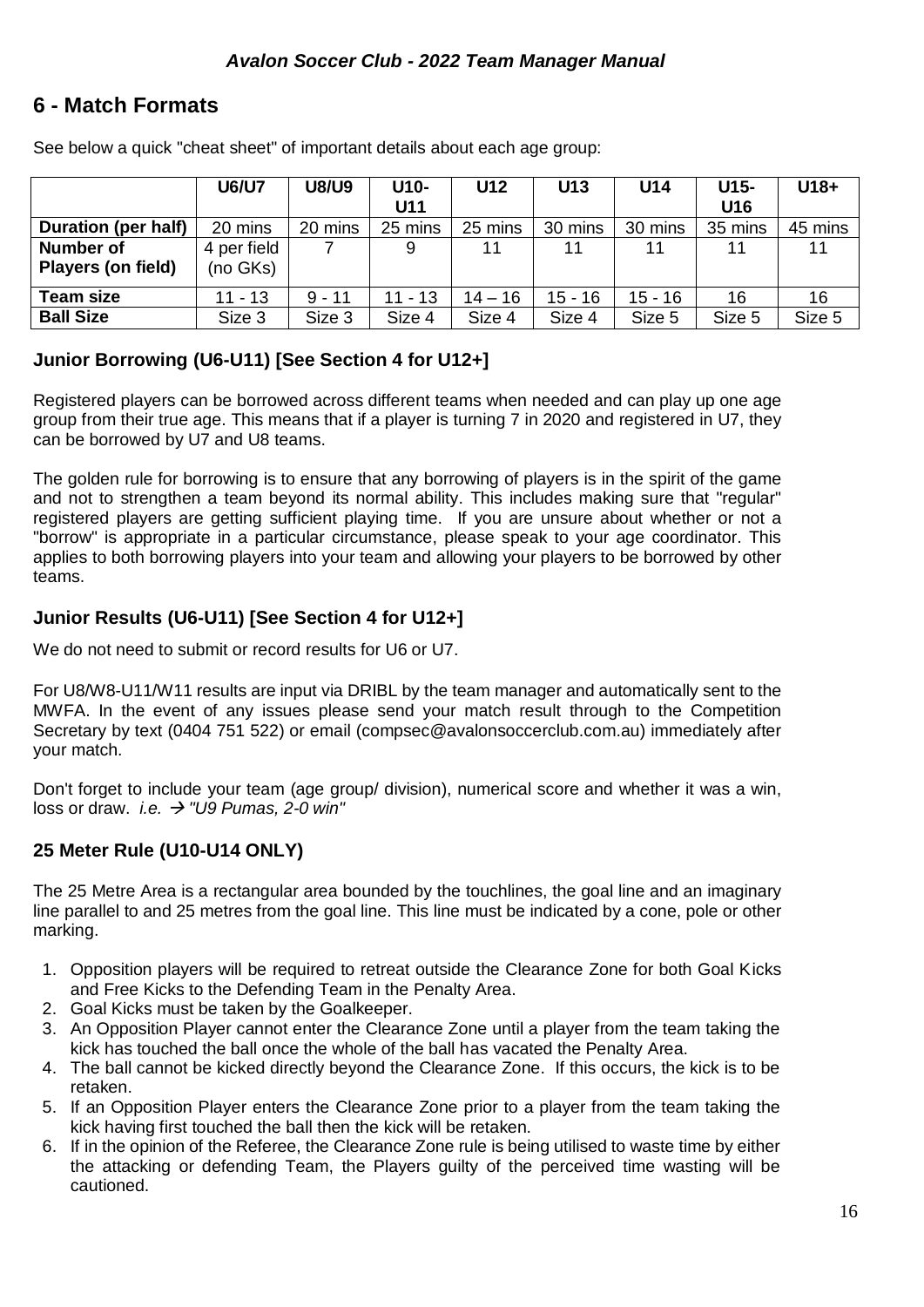# **7 – Referees/Game Leaders**

### **Mini-Roos (U6 to U11)**

No referees are supplied for Mini-Roos competitions so the HOME team (first team listed on the draw) must provide a referee / game leader. This is a duty of a parent from the home team. Mini-Roos courses are run at the beginning of the season  $-$  April 26<sup>th</sup> in 2022 at Careel Bay. We strongly encourage as many parents as possible to be qualified. It helps to share the load across the team - and never hurts to learn the rules! You do not need to have played football yourself to be a Mini-Roos game leader and it is an excellent way to help out your child's team.

### **U12+**

Referees are allocated by the MWFRA to U12+ games (please note that team referees are required from AL2+ and O35/O45). The Referee is required to input the score into DRIBL at the end of the game.

Sometimes there are not enough referees available to cover all the games and sometimes the referee doesn't show up. In this case the **home** team needs to provide a referee. Please exercise your common sense and appoint a parent who knows the rules.

**Respect your referees:** *Avalon has a zero tolerance policy for poor behavior towards referees, be they MWFRA Referees, MiniRoos Game Leaders or Parent Referees assisting where no referee has been appointed.*

*We expect all players, officials and spectators to respect referee decisions. You may not agree with the decision. You may have very good reasons for your disagreement. This is not an excuse.*

*Any abuse, intimidation or harassment of referees will not be tolerated. MWFA is entitled to call the player, official or spectator before the Judiciary and sanctions may be applied to the Club, Team or Player. Please exercise self-control and resilience in the face of decisions that don't go your way. This will teach players to do the same.*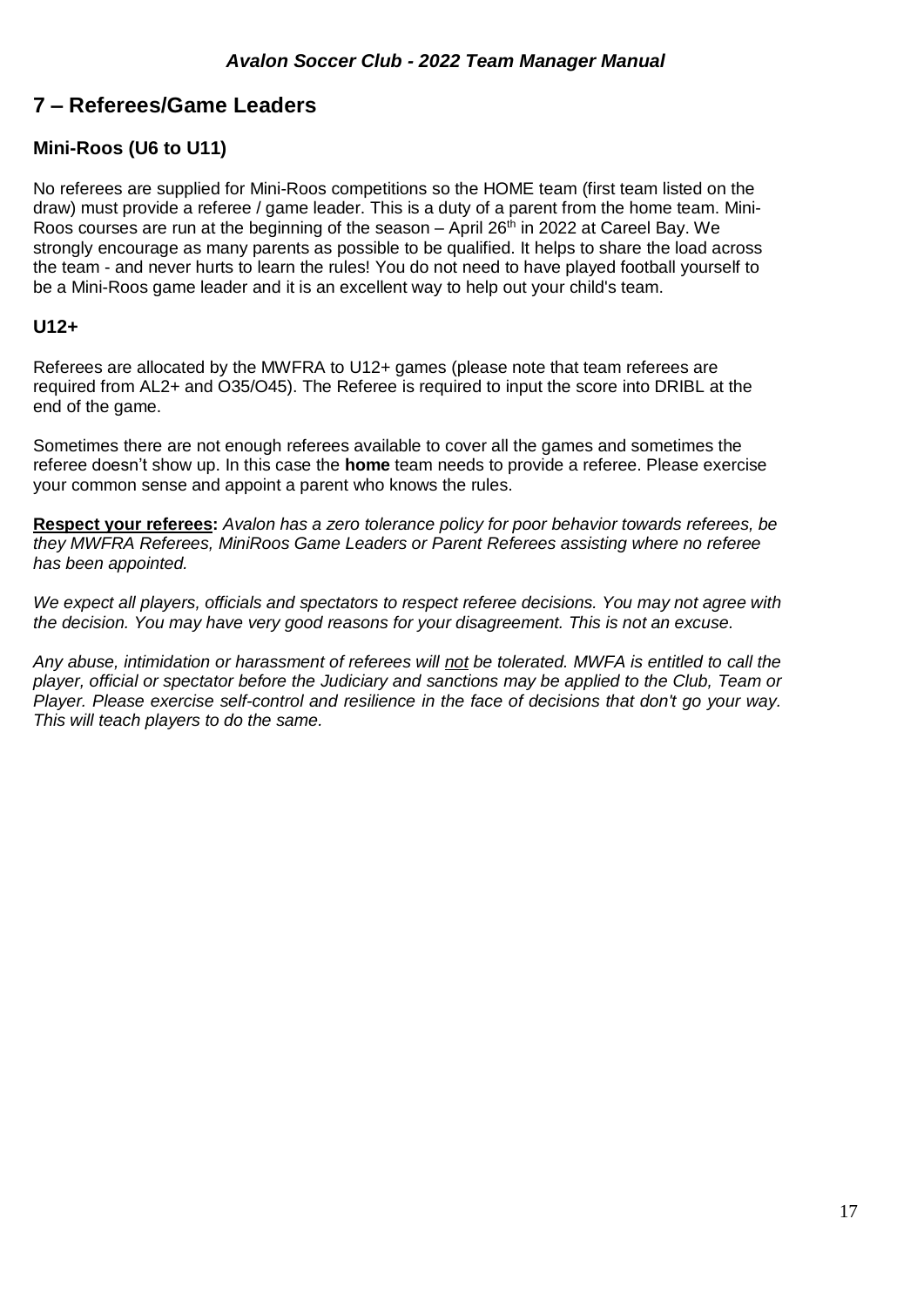# **8 - Insurance and Sponsorship**

### **Insurance**

If a player is injured during a game and needs to visit a medical professional an insurance claim may be lodged. The onus is on the player to download the claim form from [www.mwfa.com.au](http://www.mwfa.com.au/) . Once the player and doctor have completed the claim form it is to be given to the Secretary or President to sign off. Any further correspondence is between the claimant and the insurance company.

Note: *Any non-registered player who participates in any game or training null and voids all insurance cover for all participants.*

### **Team Sponsorship**

Teams at Avalon Soccer Club have the ability to have individual team sponsors. This is a great way to raise funds for your Club and your team will get the benefits.

Maybe a parent in your team has a business they would like to promote or know of a local business keen to sponsor your team? For more details on team Sponsorship see the Sponsorship section at the end of this manual or contact our Sponsorship Coordinator: [sponsorship@avalonsoccerclub.com.au](mailto:sponsorship@avalonsoccerclub.com.au)

### **Player Names on Jerseys**

If your team would like we can organise for the player's names to be printed on the back of their jersey. The cost is \$10 (cash) per name and **all** players & parents in the team/squad have to agree to participate. Printing of player names can be organised as soon as you have received your jerseys. Players may elect to print their surname, first name or a nick name, however the club will not print anything that is deemed to be offensive. All printing of logos/names MUST be done via the Club. Please download the correct Player's Name Form (Junior or Youth) from the website and follow the procedure.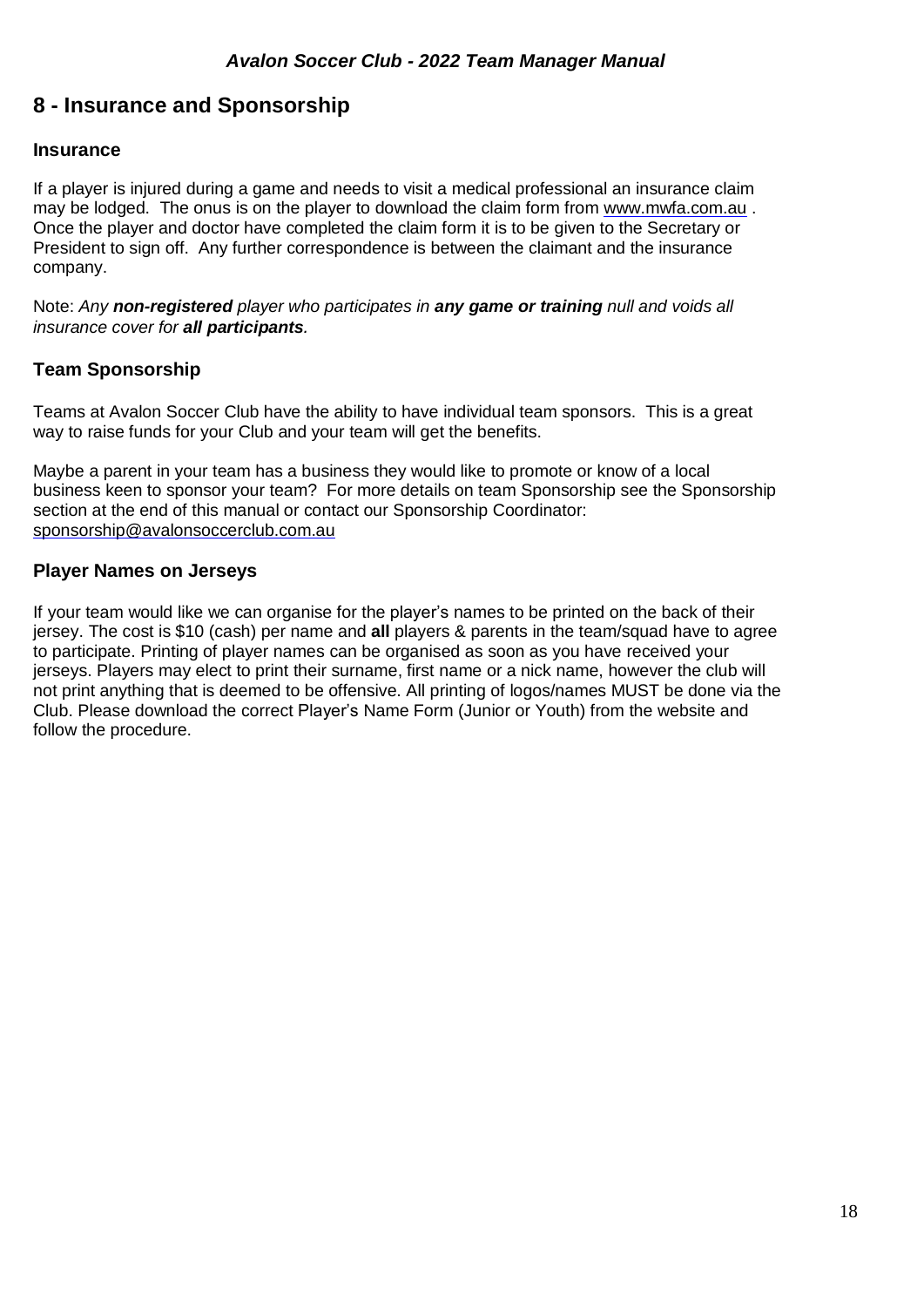### **MWFA COMPETITION TEAM SHEET**

| <b>GROUND:</b> |                           |  |                         |                                                                                                                    |                                             | DATE:    |                     |                           |  | <b>KICKOFF TIME:</b> |                              |                    |                     |                |
|----------------|---------------------------|--|-------------------------|--------------------------------------------------------------------------------------------------------------------|---------------------------------------------|----------|---------------------|---------------------------|--|----------------------|------------------------------|--------------------|---------------------|----------------|
|                |                           |  | AGE GROUP AND DIVISION: |                                                                                                                    |                                             |          |                     |                           |  |                      |                              |                    | (Indicate A/B team) |                |
|                | <b>HOME CLUB:</b>         |  |                         |                                                                                                                    |                                             |          |                     | <b>AWAY CLUB:</b>         |  |                      |                              |                    |                     |                |
| Shirt<br>No.   | FFA No                    |  |                         | Player Name                                                                                                        | ID<br>OK                                    | R<br>Y٠  | Shirt<br>No         | FFA No.                   |  |                      | Player Name                  |                    | łD<br>OK            | R/<br>Y.       |
|                |                           |  |                         |                                                                                                                    |                                             |          |                     |                           |  |                      |                              |                    |                     |                |
|                |                           |  |                         |                                                                                                                    |                                             |          |                     |                           |  |                      |                              |                    |                     |                |
|                |                           |  |                         |                                                                                                                    |                                             |          |                     |                           |  |                      |                              |                    |                     |                |
|                |                           |  |                         |                                                                                                                    |                                             |          |                     |                           |  |                      |                              |                    |                     |                |
|                |                           |  |                         |                                                                                                                    |                                             |          |                     |                           |  |                      |                              |                    |                     |                |
|                |                           |  |                         |                                                                                                                    |                                             |          |                     |                           |  |                      |                              |                    |                     |                |
|                |                           |  |                         |                                                                                                                    |                                             |          |                     |                           |  |                      |                              |                    |                     |                |
|                |                           |  |                         |                                                                                                                    |                                             |          |                     |                           |  |                      |                              |                    |                     |                |
|                |                           |  |                         |                                                                                                                    |                                             |          |                     |                           |  |                      |                              |                    |                     |                |
|                |                           |  |                         |                                                                                                                    |                                             |          |                     |                           |  |                      |                              |                    |                     |                |
|                |                           |  |                         |                                                                                                                    |                                             |          |                     |                           |  |                      |                              |                    |                     |                |
|                |                           |  |                         |                                                                                                                    |                                             |          |                     |                           |  |                      |                              |                    |                     |                |
|                |                           |  |                         |                                                                                                                    |                                             |          |                     |                           |  |                      |                              |                    |                     |                |
|                |                           |  |                         |                                                                                                                    |                                             |          |                     |                           |  |                      |                              |                    |                     |                |
|                |                           |  |                         |                                                                                                                    |                                             |          |                     |                           |  |                      |                              |                    |                     |                |
|                |                           |  |                         |                                                                                                                    |                                             |          |                     |                           |  |                      |                              |                    |                     |                |
|                |                           |  |                         | BORROWED PLAYERS - Record Borrowed Player normal team Age Group/ Division                                          | Add unlisted registered team players above. |          |                     |                           |  |                      |                              |                    |                     |                |
| Shirt<br>No    | FFA No                    |  |                         | Player Name                                                                                                        | Team                                        | RI<br>Ÿ۴ | Shirt<br>No.        | FFA No.                   |  | Player Name          |                              |                    | Team                | $\frac{R'}{Y}$ |
|                |                           |  |                         |                                                                                                                    |                                             |          |                     |                           |  |                      |                              |                    |                     |                |
|                |                           |  |                         |                                                                                                                    |                                             |          |                     |                           |  |                      |                              |                    |                     |                |
|                |                           |  |                         |                                                                                                                    |                                             |          |                     |                           |  |                      |                              |                    |                     |                |
|                |                           |  |                         |                                                                                                                    |                                             |          |                     |                           |  |                      |                              |                    |                     |                |
|                | <b>Total Players Used</b> |  |                         | $(Max=16$ except $O35=18$ )<br>Any player listed who does not play MUST BE CROSSED OUT.                            |                                             |          |                     | <b>Total Players Used</b> |  |                      | (Max=16 except O35=18)       |                    |                     |                |
|                |                           |  |                         | RED AND YELLOW CARD COUNT - Individual Player Caution / Sendoffs are marked as "Y" / "R" plus the appropriate code |                                             |          |                     |                           |  |                      |                              |                    |                     |                |
|                | <b>YELLOW</b>             |  |                         | RED                                                                                                                |                                             |          |                     | <b>YELLOW</b>             |  |                      | RED                          |                    |                     |                |
|                |                           |  |                         |                                                                                                                    |                                             |          | <b>MATCH RESULT</b> |                           |  |                      |                              |                    |                     |                |
|                | <b>GOALS (IN WORDS)</b>   |  |                         |                                                                                                                    | (NO:                                        | ١        |                     | <b>GOALS (IN WORDS)</b>   |  |                      |                              | (NO:               |                     | )              |
|                |                           |  |                         | TEAM OFFICIAL SIGNATURES - Any dispute is indicated by inserting 'STA' instead if signing.                         |                                             |          |                     |                           |  |                      |                              |                    |                     |                |
|                |                           |  | <b>HOME TEAM</b>        |                                                                                                                    |                                             |          |                     |                           |  |                      | <b>AWAY TEAM</b>             |                    |                     |                |
|                | Away Team ID Check        |  |                         |                                                                                                                    |                                             |          |                     | Home Team ID Check        |  |                      |                              |                    |                     |                |
|                | Home Result Correct       |  |                         |                                                                                                                    |                                             |          |                     | Away Result Correct       |  |                      |                              |                    |                     |                |
|                | Cautions/Sendoffs Correct |  |                         |                                                                                                                    |                                             |          |                     | Cautions/Sendoffs Correct |  |                      |                              |                    |                     |                |
|                |                           |  |                         | MATCH OFFICIALS - MWFRA Referees must fill in their PIN for payment to be processed                                |                                             |          |                     |                           |  |                      |                              |                    |                     |                |
|                |                           |  |                         | Name                                                                                                               |                                             |          |                     | Signature                 |  |                      | Team Referee indicate H or A | <b>MWFRA PIN *</b> |                     |                |
| Referee        |                           |  |                         |                                                                                                                    |                                             |          |                     |                           |  |                      |                              |                    |                     |                |
| Assistant      |                           |  |                         |                                                                                                                    |                                             |          |                     |                           |  |                      |                              |                    |                     |                |
| Assistant      |                           |  |                         |                                                                                                                    |                                             |          |                     |                           |  |                      |                              |                    |                     |                |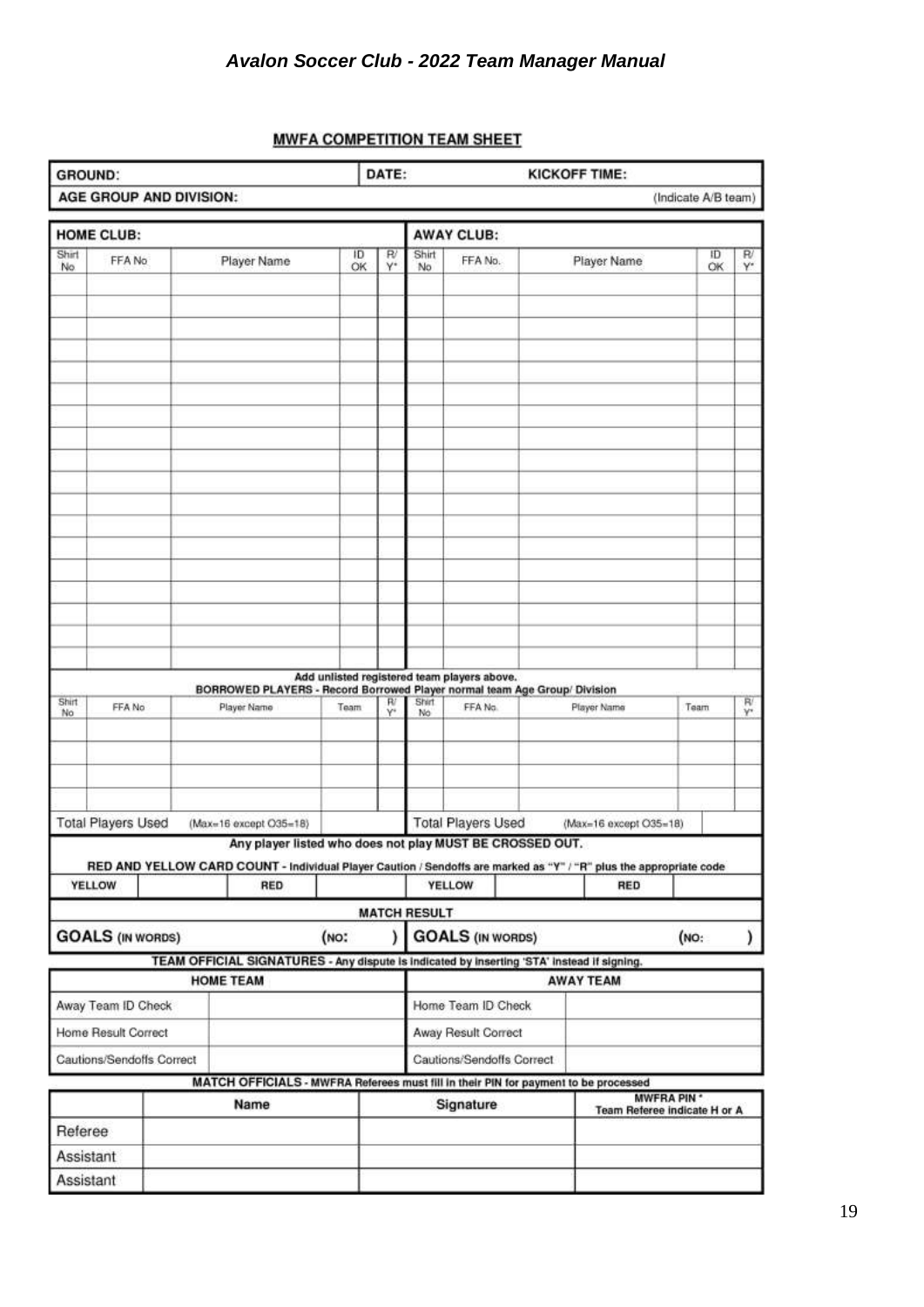**Careel Bay Soccer Fields Training Field Lay Out 2022** 

![](_page_20_Figure_2.jpeg)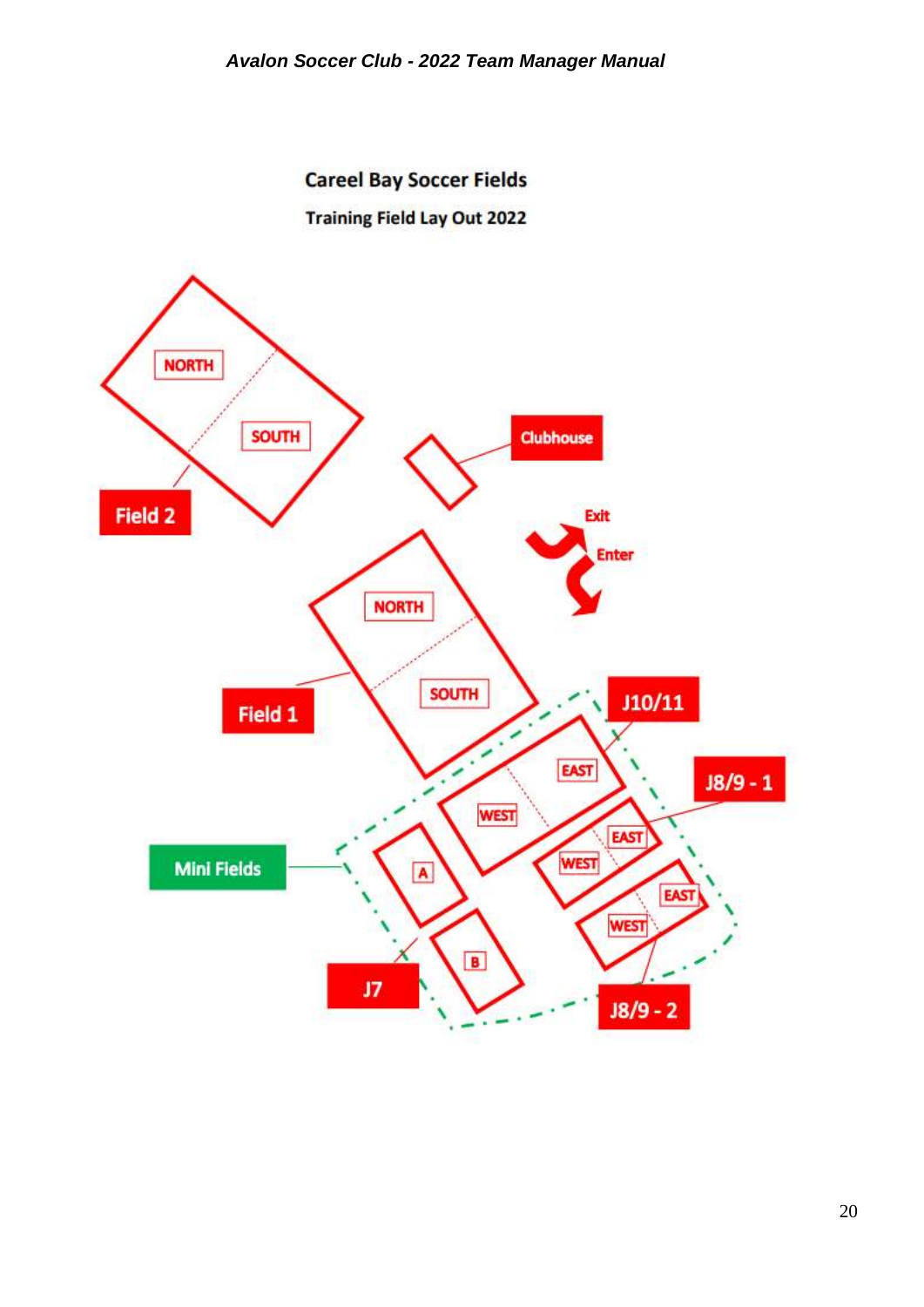### **NAMES ON JERSEY FORM:**

# **Avalon Soccer Club - 2022 Player Names** JUNIOR FORM (U6 to U11, W8 to W11)

AGE GROUP

TEAM NAME / DIVISION

**MANAGERS NAME** 

**MANAGERS CONTACT (Email and phone)** 

| <b>Jersey Size</b><br><b>Allocated</b> | Player Name (as required on Jersey) |
|----------------------------------------|-------------------------------------|
|                                        |                                     |
|                                        |                                     |
|                                        |                                     |
|                                        |                                     |
|                                        |                                     |
|                                        |                                     |
|                                        |                                     |
|                                        |                                     |
|                                        |                                     |
|                                        |                                     |
|                                        |                                     |
|                                        |                                     |
|                                        |                                     |
|                                        |                                     |
|                                        |                                     |
|                                        |                                     |
|                                        |                                     |
|                                        |                                     |
| <b>Total Number</b>                    | Total Cost @                        |
| of Players                             | \$10 per Name                       |

Note: Please ensure that writing is legible, unambiguous and spelt correctly as this is the only document the printer will refer to.

| Team Manager please fill in form and collect money.  | <b>SIGNED</b> |  |
|------------------------------------------------------|---------------|--|
| Please scan and email form to:-                      | <b>NAME</b>   |  |
| merchandisemgr@avalonsoccerclub.com.au               | <b>DATE</b>   |  |
| You will be advised when & where to deliver jerseys. |               |  |

Note: The jerseys remain the property of the club until the season ends. Note: Players names may only be printed on AVSC ierseys via this arrangement with the club. Note: All players & parents in a Team / Squad have to agree to participate. Note: All Names or Sponsor logos can only be supplied & applied by the Club's authorised supplier.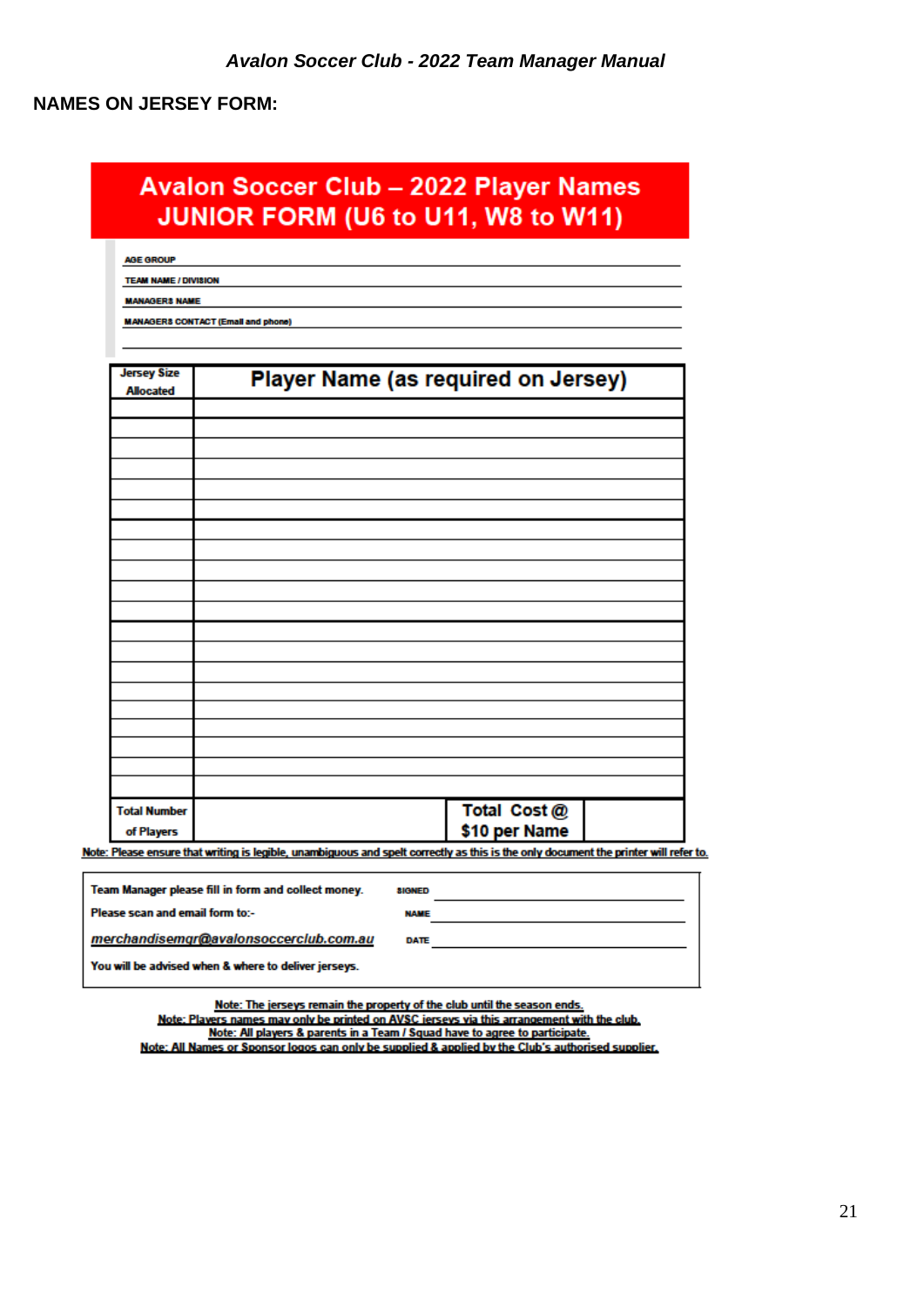# **Avalon Soccer Club - 2022 Player Names** YOUTH FORM (U12 to U16, W12 to W16)

**AGE GROUP** 

**TEAM NAME / DIVISION** 

**MANAGERS NAME** 

**MANAGERS CONTACT (Email and phone)** 

| <b>Jersey Size &amp;</b><br><b>Number Allocated</b> | Player Name (as required on Jersey) |
|-----------------------------------------------------|-------------------------------------|
|                                                     |                                     |
|                                                     |                                     |
|                                                     |                                     |
|                                                     |                                     |
|                                                     |                                     |
|                                                     |                                     |
|                                                     |                                     |
|                                                     |                                     |
|                                                     |                                     |
|                                                     |                                     |
|                                                     |                                     |
|                                                     |                                     |
|                                                     |                                     |
|                                                     |                                     |
|                                                     |                                     |
|                                                     |                                     |
|                                                     |                                     |
|                                                     |                                     |
|                                                     |                                     |
| <b>Total Number</b>                                 | Total Cost @                        |
| of Players                                          | \$10 per Name                       |

Note: Please ensure that writing is legible, unambiguous and spelt correctly as this is the only document the printer will refer to.

| Team Manager please fill in form and collect money.  | <b>SIGNED</b> |  |
|------------------------------------------------------|---------------|--|
| Please scan and email form to:-                      | <b>NAME</b>   |  |
| merchandisemgr@avalonsoccerclub.com.au               | <b>DATE</b>   |  |
| You will be advised when & where to deliver jerseys. |               |  |

Note: The jerseys remain the property of the club until the season ends. Note: Players names may only be printed on AVSC ierseys via this arrangement with the club. Note: All players & parents in a Team / Squad have to agree to participate. Note: All Names or Sponsor logos can only be supplied & applied by the Club's authorised supplier.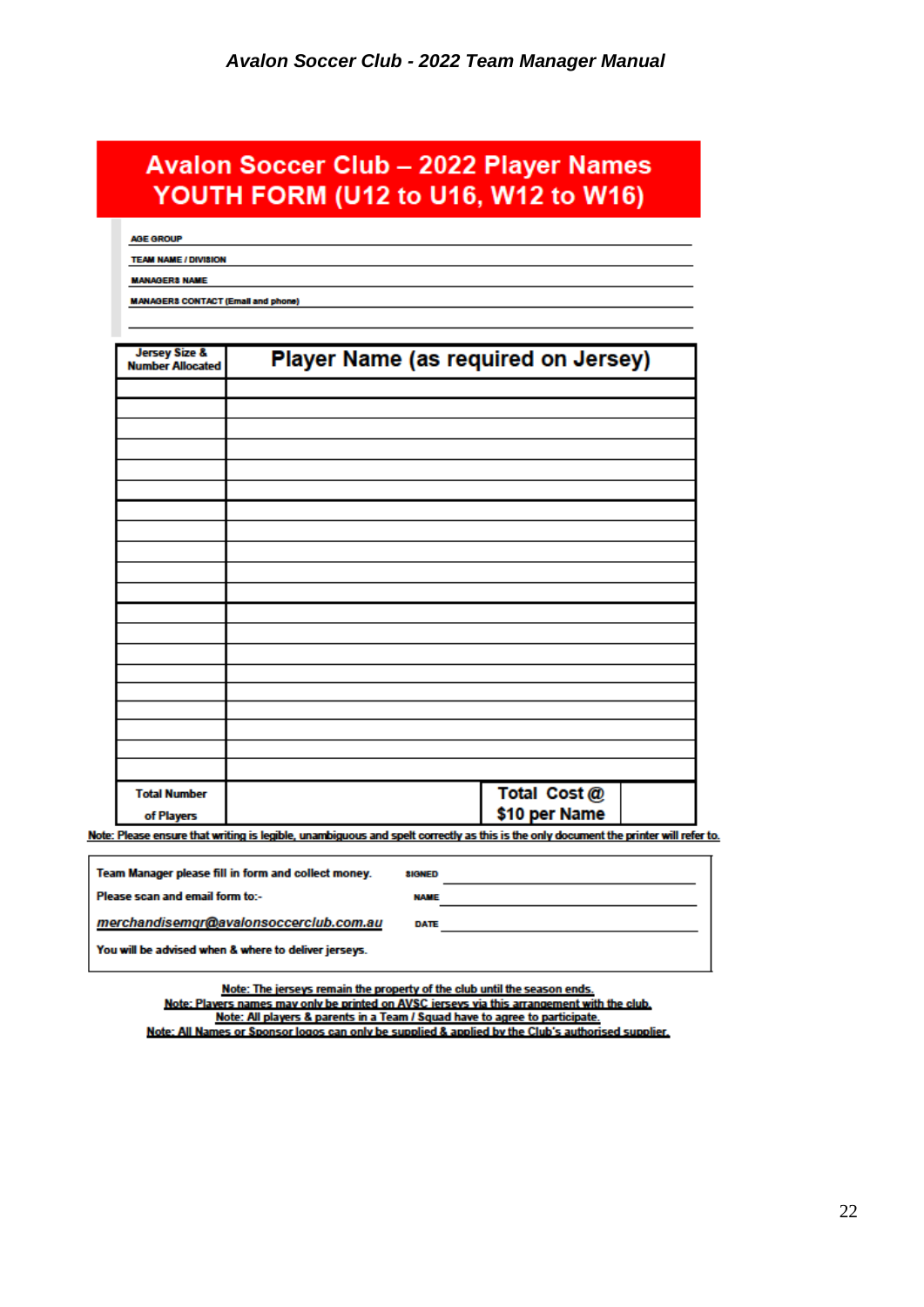Sponsorship Packages 2022

**AVALON SOCCER CLUB Inc.** Incorporation Number: Y2803525

Sponsorship Coordinator: Stuart Randall Mobile: 0404 751 522 E-mail: sponsorship@avalonsoccerclub.com.au Website: www.avalonsoccerclub.com.au

### **IS YOUR TEAM SPONSORED?**

Avalon Soccer Club teams now have the ability to have individual team sponsors. This is a great way to raise funds for your Club and your team will get the benefits.

Maybe a parent in your team has a business they would like to promote or maybe approach a local business to sponsor your team? The Sponsor/Team will receive acknowledgement in the sponsors section of our website and have a link to theirs plus be invited to the annual Sponsors day at Careel Bay.

There are many sponsorship packages now available with the Avalon Soccer Club but team sponsorship is a great way for each team to contribute. The funds we raise go towards the Club's operating expenses which include:- game jerseys/shorts/socks, electricity and water usage, supply of adequate training aids for all teams, purchase equipment and supplies for clubhouse and field maintenance, pay for trophy and award celebrations, raise money for future major projects etc. The list grows every year.

Our club committee are all volunteers who work tirelessly to make Avalon Soccer Club the best it can be but all of this is not possible without your support as well.

The "Order Form" and other sponsorship details are attached.

Thanking you in advance for your support.

#### **AVALON SOCCER CLUB**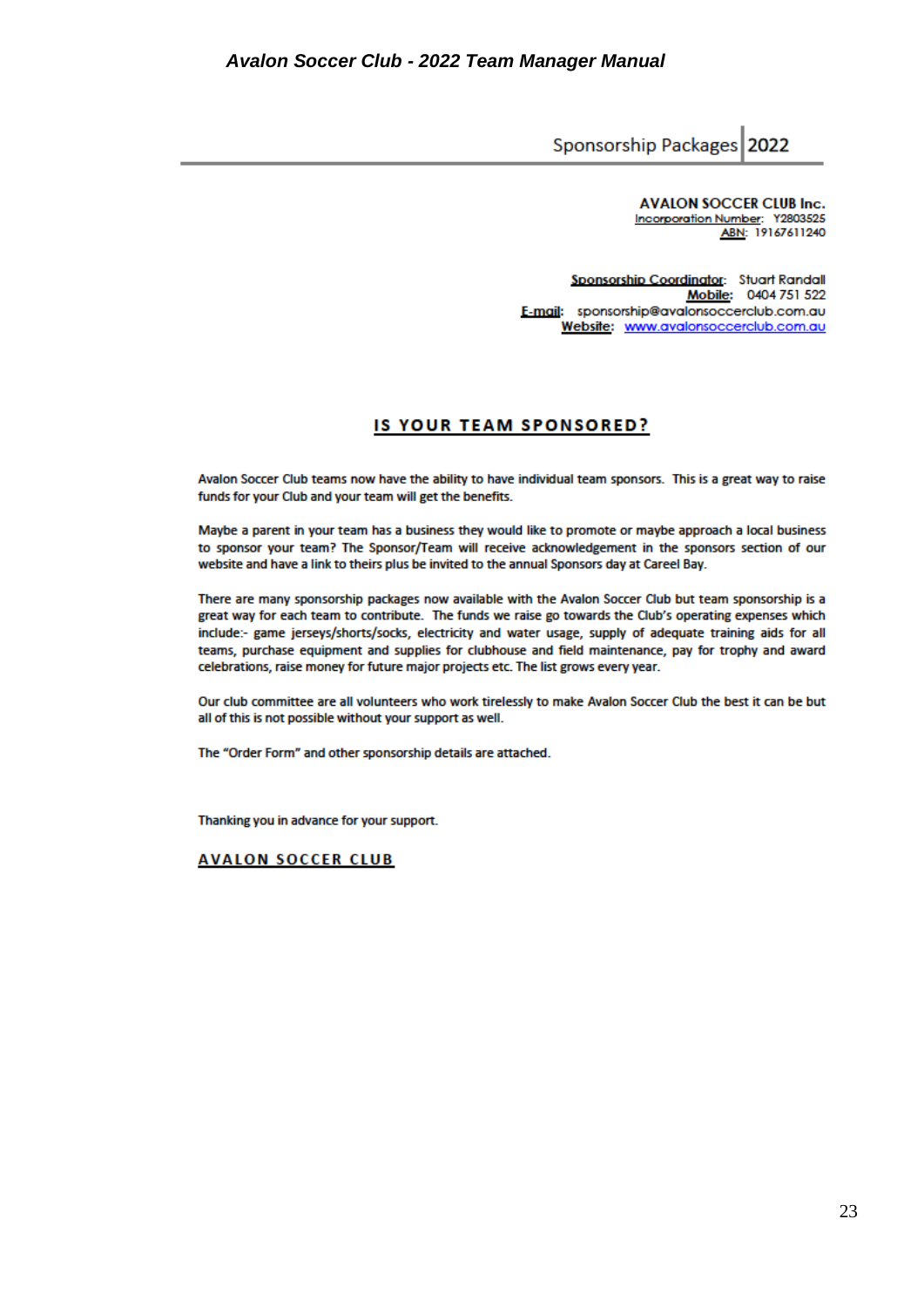Sponsorship Packages 2022

| <b>TEAM SPONSORSHIP GEAR PACKAGES</b> |  |
|---------------------------------------|--|
|---------------------------------------|--|

| Image          | Item Info                                                                                                                                     | Cost                           | Qty | Total |
|----------------|-----------------------------------------------------------------------------------------------------------------------------------------------|--------------------------------|-----|-------|
| 8              | Player Names<br>Player names on back of jersey<br>(all members of team to<br>participate)<br>Please attach a completed<br>"Player Names Form" | $$10$ inc<br>GST per<br>Jersey |     |       |
|                | <b>Playing Jersey Signage</b><br>Sponsors Logo on the front of<br>playing jersey (maximum 16<br>players)                                      | \$550 inc<br>GST per<br>team   |     |       |
|                | <b>Training Tee</b><br>Sponsors Logo on right chest<br>of training tee<br>(maximum 16 players)                                                | \$600 inc<br>GST per<br>team   |     |       |
|                | Spray Jacket<br>Sponsors Logo embroidered on<br>front right chest                                                                             | \$70 inc<br>GST per<br>item    |     |       |
|                | Hoodie<br>Sponsors Logo embroidered on<br>front right chest                                                                                   | \$70 inc<br>GST per<br>item.   |     |       |
|                | QTR ZIP Training Top<br>Sponsors Logo embroidered on<br>front right chest                                                                     | $$65$ inc<br>GST per<br>item   |     |       |
| $\overline{r}$ | <b>Sports Bag</b><br>Sponsors Logo embroidered<br>on side                                                                                     | $$55$ inc<br>GST per<br>item   |     |       |
|                | <b>Back Pack</b><br>Sponsors Logo embroidered<br>on side                                                                                      | \$50 inc<br>GST per<br>item    |     |       |